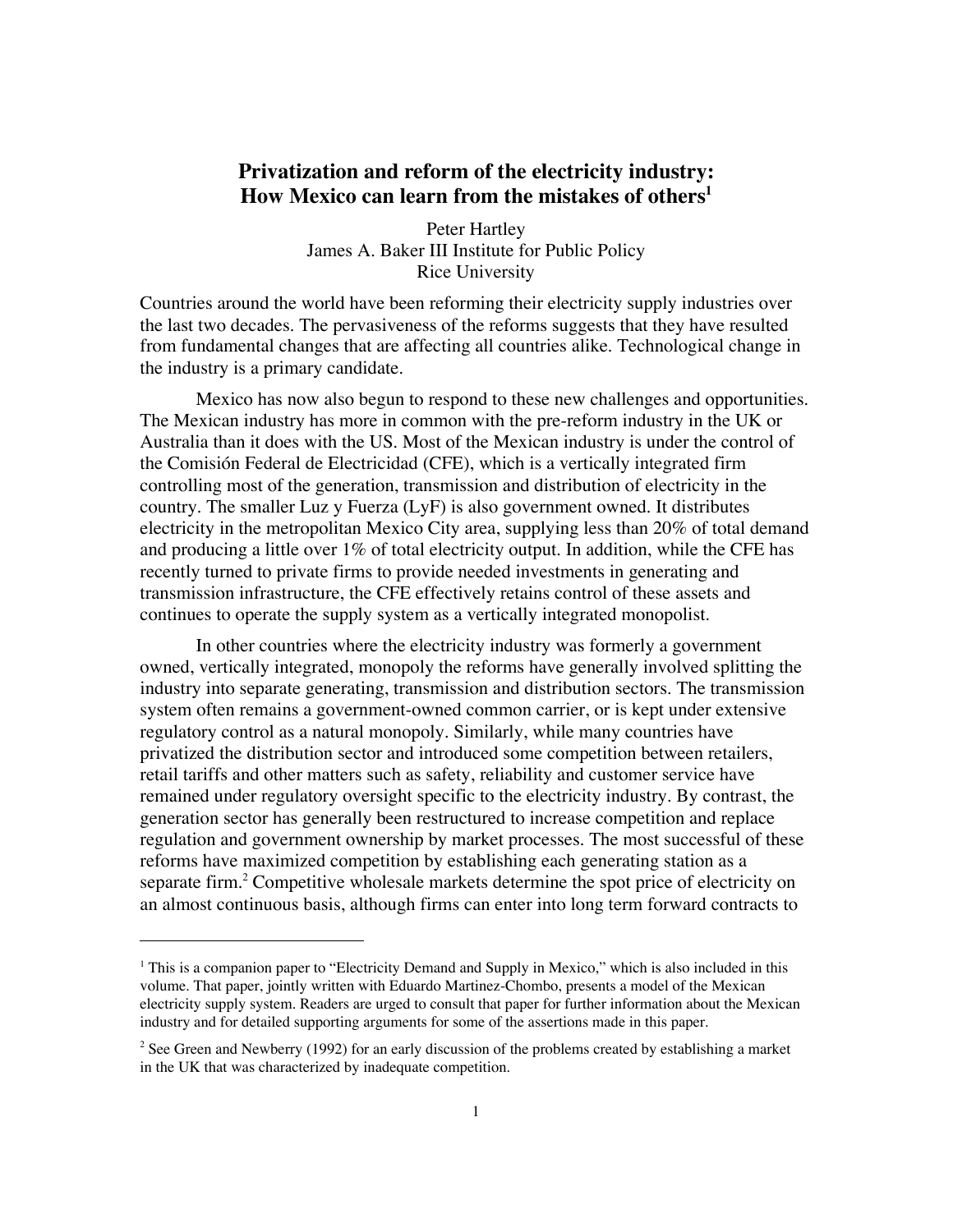reduce risks. Formal futures and options markets have also developed in these environments as another way to share risks and to have some of them borne by speculators, energy trading companies, investment banks or other parties not formerly engaged in electricity trade.

The current government in Mexico has decided as a matter of policy to retain CFE and LyF under government ownership. The question we consider in this paper is whether the political constraint on privatization precludes the possibility of introducing any worthwhile reforms to the Mexican electricity supply industry.

New Zealand might provide a model for what could be done. In the early 1980s, a reformist Labor Party was in government in New Zealand. This government was committed to reform across a wide range of areas including reduced protectionism, reform of monetary and fiscal policy, increased competition in industry and changes to the structure and function of many government departments. Despite opposition from elements within the then governing Labor Party, some formerly government owned industries, including local electricity distributors, were privatized. However, the government retained ownership of the generation and transmission assets of the New Zealand electricity supply industry. A new type of enterprise, a "corporatized entity," was introduced in 1987 in an attempt to capture the benefits of reforming the electricity supply industry without relinquishing government ownership.

In order to assess whether corporatization can deliver the benefits of reform while preserving public ownership, we need to examine the goals of reform. We also need to understand why public ownership was so widespread in the electricity industry, and why the reforms have so often been accompanied by privatization.

Corporatization is not the only reform option available to Mexico. Many countries have retained public ownership of existing electricity generating firms while allowing private firms to invest in new assets under a number of different institutional arrangements.

The least radical option involves contracting out the construction of new projects to private firms. The newly completed plant is then turned over to the publicly owned firm to operate, perhaps immediately upon completion under a "turnkey" project or following a lease period under a "build, lease and transfer" (BLT) contract. This arrangement allows the publicly owned firm to reap benefits from more efficient plant construction, or new technologies that they might not otherwise know about. It does not offer, however, any benefits in terms of reducing operating costs or changing the method of determining prices.

Under some independent power producer (IPP) contracts, a private firm is allowed not only to build new plant but also to operate it for a period before the publicly owned firm takes control of plant operations. Such a new firm typically enters a market where a government owned generator is its major competitor for selling electricity. The distribution subsidiary of the incumbent firm is also often the major or sole buyer of the entrant's output. The transmission subsidiary of the incumbent firm is also often the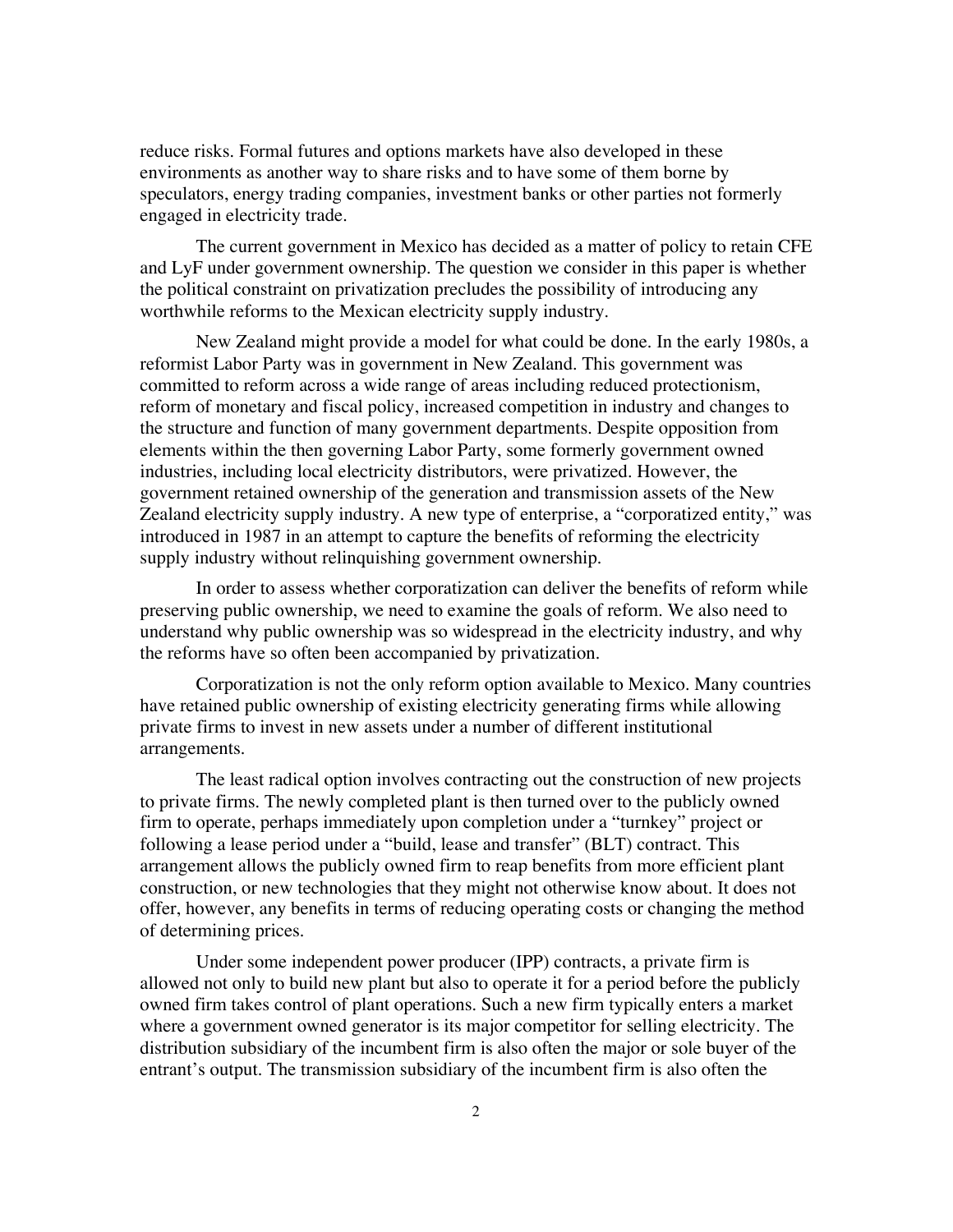supplier of an essential facility, the transmission network, for delivering output from the entrant to its customers. Finally, the government owned incumbent also often obtains preferential treatment from the regulators even if it is not itself responsible for critical regulatory functions in the industry. Such a lopsided competitive framework usually means that a private firm is unwilling to enter the market unless it receives firm contractual guarantees for the purchase of its output from the government. These contractual arrangements often limit the gains from private entry into the industry.

We conclude that market reforms in the absence of extensive competition among many private firms could produce a worse outcome than current arrangements. Corporatization and IPP or BLT schemes are poor substitutes for a genuine market. Furthermore, the current arrangement for supplying electricity in Mexico is more amenable to through-going reform than would be an alternative structure with private firms operating under long-term contractual agreements with the government. Thus, introducing partial reform over the next few years may be a mistake if a genuine reform of the industry may become practical in five to ten years time. Weak reforms can also discredit the reform process, raising political barriers to the future reforms that will be required to clean up the mess.

#### **What makes electricity supply different?**

Almost from its beginnings, the electricity supply industry has been treated differently to many other industries. Around the world, government owned firms have dominated the industry. Even in the few countries where private firms have predominated, such as the US, the industry has been heavily regulated.

Electricity supply is often categorized along with telecommunications, water and sewerage services, natural gas pipelines and perhaps transportation services as a "utility industry." Together with some of these same industries, electricity supply is also often referred to as being part of the "infrastructure" of the economy. We need to understand in what ways the special treatment of electricity supply is related to its status as a utility or infrastructure industry.

In the closing decades of the twentieth century, the electricity industry underwent extensive reform. These reforms typically involved a move away from government ownership and regulatory control toward a greater reliance on market processes. Electricity supply began to be treated more symmetrically to many other industries. The pervasiveness of the reform process suggests that fundamental changes had taken place. In order to understand the objectives of reform, we need to understand the source of change in the industry.

### *Public ownership and monopoly*

One of the justifications given for the special treatment of the electricity supply industry, and for many other utility industries, is that electricity supply is a "natural monopoly." The idea behind such a designation is that economies of scale are said to be so pervasive that the average costs of supply decline continuously as output increases. Such a situation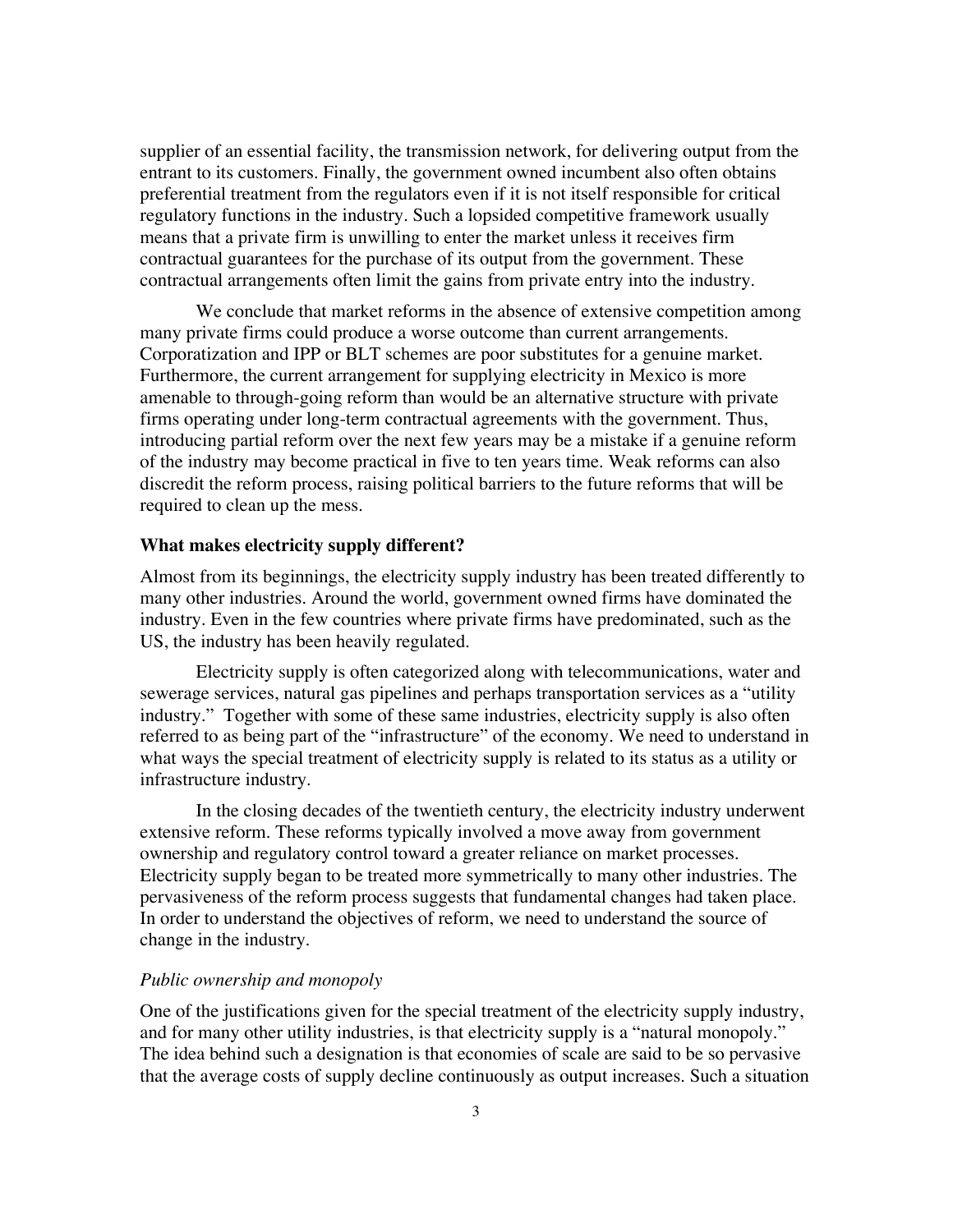would have two important implications. First, the marginal cost of supply (the cost of production one more unit of output) would be below the average cost of producing all units of current output. If competition drives firms to price at marginal cost, the revenue raised would not be sufficient to cover the costs of production. Second, economies of scale imply that the largest firm in a market would have the lowest costs of production and thus could undercut all other firms and drive them out of business. The industry will tend to evolve toward a monopoly supplier.

A major problem with this argument in the case of electricity supply is that it does not appear to describe the actual shape of the cost curve for electricity generation.<sup>3</sup> As industry output expands, the marginal output comes from generating plant with higher, not lower costs of production. Peaking plant typically uses premium fuel, such as natural gas. Even hydroelectric plant, which is used to supply peak power demands and would appear to use very low cost "fuel", actually has high costs. The water stored in a dam can be used to generate electricity at any time. The implicit "shadow value" of the water is the benefit of using it to generate electricity when the cost of an alternative source of supply is at its greatest.

The high operating cost of peaking plant is compensated by its low capital cost. Conversely, base load plant typically has a high capital cost, but relatively low operating cost. Since it used for a long period of time, the saving in operating cost relative to peaking plant compensates for the higher up-front capital cost.

The fact that base load plant is added in large capacity increments suggests that there are some economies of scale in the investment process. If there were no economies of scale, new capacity would be added continuously as demand expanded or existing capacity depreciated. Yet the economies of scale are limited even for investment in base load plant. The capacity of new base load generating stations is not very different in large markets, such as the US, than it is in smaller markets, such as Mexico or Australia. Furthermore, the construction of electricity generating plant would not appear to be associated with any greater scale economies than the construction of other large industrial facilities such as oil refineries, chemical plants, steel mills, automobile plants and many others. These industries are not subjected to industry-specific regulation, and in most countries are dominated by competing private firms.

The critical factor differentiating electricity supply from other large manufacturing industries is that the high voltage grid that transports electricity from producers to consumers needs to be operated at all times as a single integrated system. The system operator needs to schedule generating plant to minimize the cost of supply while meeting constraints to keep voltage and frequency stabilized within acceptable bounds. Operation of the transmission network *is* a natural monopoly. On a longer time scale, a centralized process also is needed to vet additions to the network or expansions of

<sup>&</sup>lt;sup>3</sup> As the companion paper by Hartley and Martinez-Chombo (2002) shows, this is certainly the case for Mexico.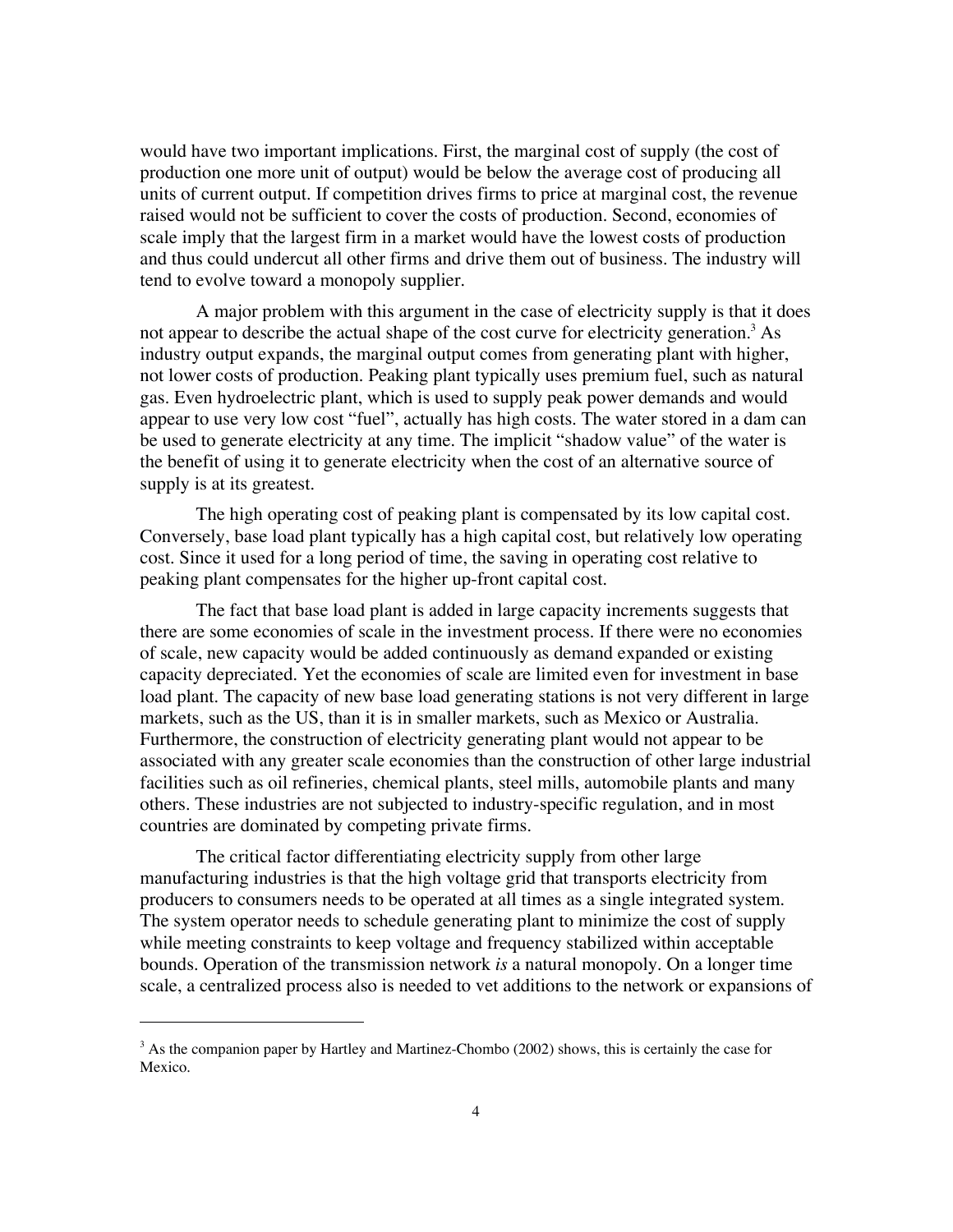the capacity of existing links. Changes to one link in the network will affect flows throughout many of the remaining links and all of these changes may need to be considered when assessing the desirability of making any one change.

One could conceive of constructing an entirely new network that serves the same geographic area as an existing network but which is not inter-connected with that existing network. There would then be no need to co-ordinate planning or operation across the two networks. If the two networks serve the same general geographical area, however, duplication would be very expensive relative to the cost of simply expanding an existing network to supply additional customers.

Not only is a monopoly network desirable from the operational, planning and cost perspectives. As Figure 1 illustrates, the efficiency losses of having a profit-maximizing firm own the transmission network could be very high.



Figure 1: Efficiency cost of a profit-maximizing network owner

Suppose that a profit-maximizing network owner is a monopsonist buyer of electricity from the generating firms and a monopoly seller to the distributors or the final customers.<sup>4</sup> The network owner would take account of the fact that buying more electricity would raise the price that has to be paid to generators. This would provide an incentive to reduce the amount bought. In addition, when consumers are buying less, the

<sup>&</sup>lt;sup>4</sup> The implicit assumption here is that there is only one link leaving the region with surplus power and one link delivering electricity to the region where demand exceeds supply. This is often the case in weakly connected networks such as the one in Mexico.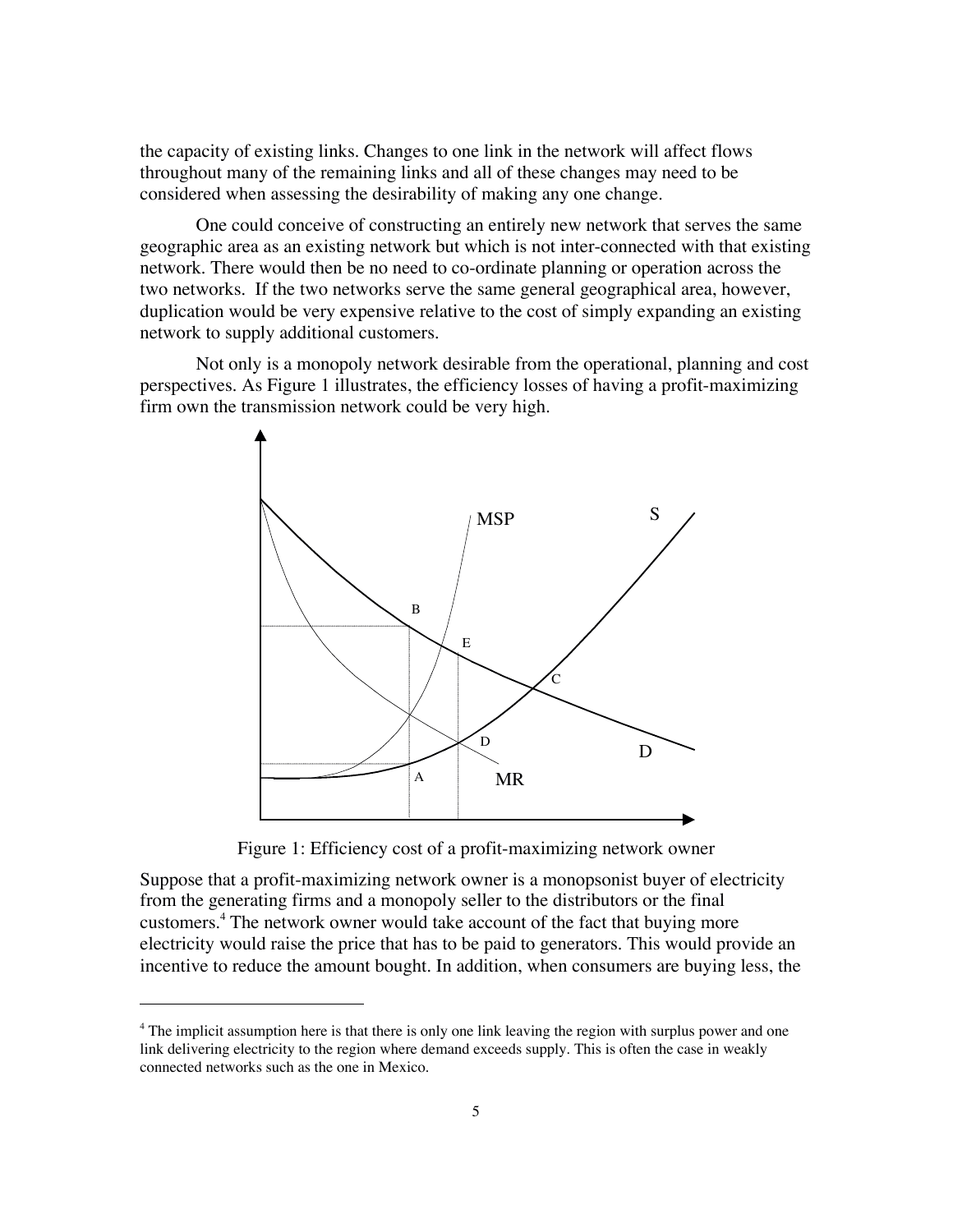price they are willing to pay for the marginal supply will be higher. This provides an added incentive to restrict supply.

Specifically, the profit-maximizing network owner represented in Figure 1 would choose supply to equate marginal revenue from consumers (MR) to the marginal supply price from generators (MSP). The efficiency loss would be the triangular shaped area ABC. By contrast, if the network owner also owned the generating firms one of the inefficiencies would be eliminated. The combined firm would equate marginal revenue from consumers to the marginal cost of production. This would produce the smaller efficiency loss CDE. *Consumers* may prefer a vertically integrated monopoly supplier of electricity to a monopoly owner of the transmission grid alone *even though* the former would still result in efficiency losses.

The efficiency losses from private ownership of the transmission network create an *opportunity* for political action to yield net social benefits. They are not, however, sufficient to justify public ownership of the industry. One would need to show that public ownership can, in practice, realize the potential gains from eliminating private monopoly. As we shall argue later, publicly owned firms suffer from their own inefficiencies. In particular, while a profit-maximizing firm retains an incentive to minimize production costs, publicly owned firms typically incur costs far in excess of the minimum attainable. Nevertheless, the large potential efficiency losses associated with private ownership of a transmission network imply that the potential gains from alternative institutional arrangements are large.

Some countries, most notably the US, opted to supply electricity using regulated private monopolies that owned both the generation capacity and the regional transmission networks. Links between the regional networks were, until recent times, quite limited, which also limited the need for centralized coordination and control.<sup>5</sup> Integrating the generation and transmission functions eliminates the possible distortion from a network owner acting as a monopsonist buyer. The integrated firm retains an incentive, however, to act as a monopoly seller. A political process (such as the public utility commission hearings in the US) determines the price that the integrated firm can receive for its output, and hence also the amount of output that is demanded by consumers. The firm is then free to maximize profits within the constraints set by the political process. The method used to determine allowable price changes nevertheless can distort the firm's incentives. For example, the firm will have an incentive to over-invest if the regulated price depends positively on the capital investments made by the firm, It is arguable that a regulated private monopoly provided the best compromise between the abuses of monopoly and the inefficiencies of public ownership. It is, however, only feasible where industry participants can have confidence that the process that sets prices will be based on objective and predictable criteria and will be substantially independent of arbitrary political interference. Furthermore, advances in high voltage transmission technology

<sup>&</sup>lt;sup>5</sup> The need to closely coordinate systems is also reduced when the major inter-regional links are, as in the US, direct as opposed to alternating current.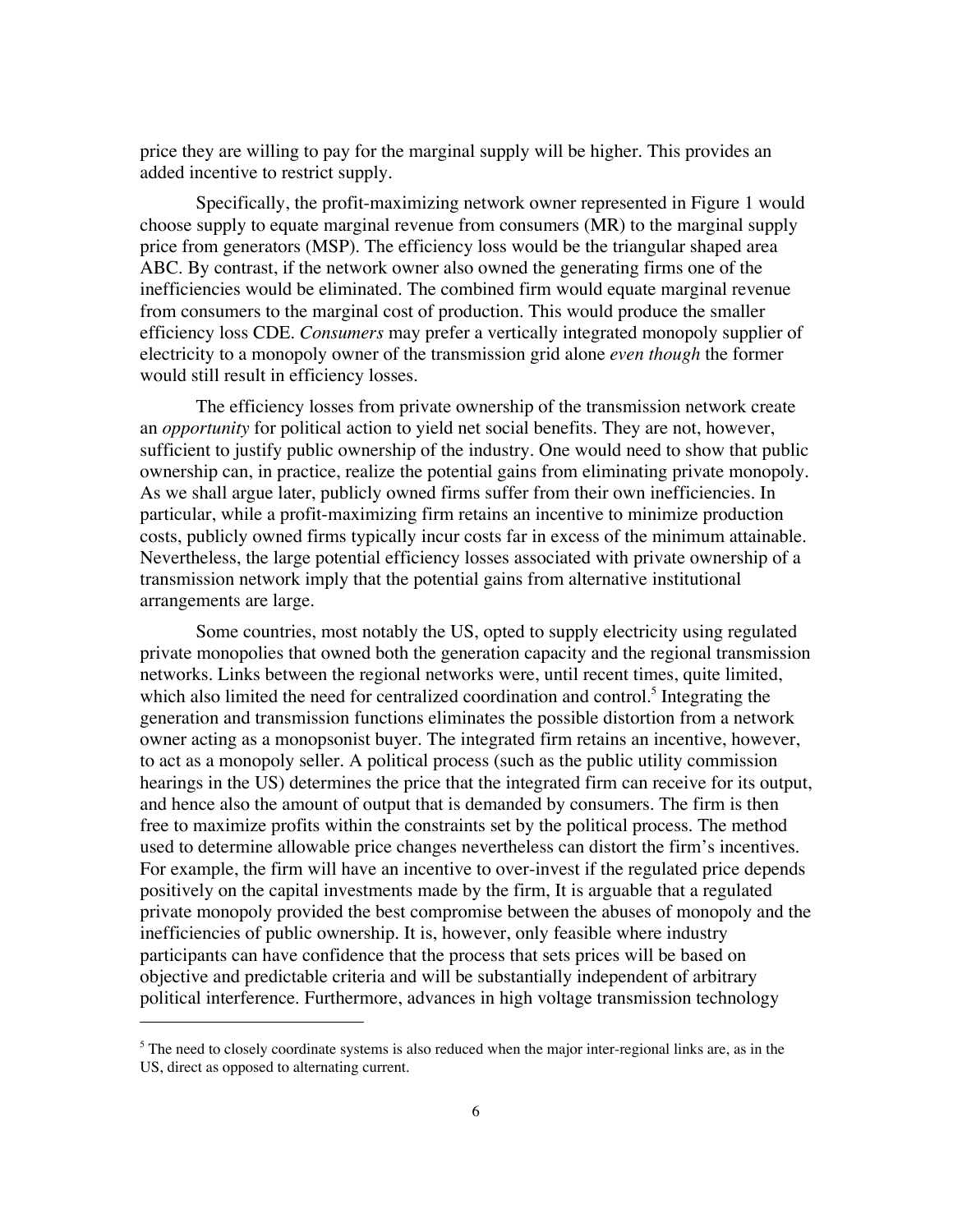have expanded the potential gains from inter-regional trade in electricity. This has, in turn, created pressures on the older regionally-based regulatory system and led to a demand for deregulation and a greater reliance upon markets to coordinate electricity supply and demand.

We conclude that the potential abuses of monopoly are not sufficient to justify public ownership of electricity firms. In a context where political institutions are weak, however, effective regulation of private monopoly may be infeasible. Under those circumstances, public ownership may be less inefficient than an unregulated, or poorly regulated, private monopoly.

#### *Other motives for public ownership*

There are other reasons why less developed countries in particular may have favored public ownership of electricity supply firms. Some of these relate to the role of electricity supply as part of the infrastructure of the economy.

A modern, reliable electricity supply system is an important ingredient of economic growth. While electricity can be generated using small stand-alone plants, the cost is usually much higher than the marginal cost of grid power. The problem is that the up-front investment costs for an electricity grid are very large. The high marginal charges for electricity needed to recover these costs would discourage customers from using grid power. At a price that is high enough to pay for the capital investments, the demand for power may not be sufficient to justify those investments.



Figure 2: Efficient price discrimination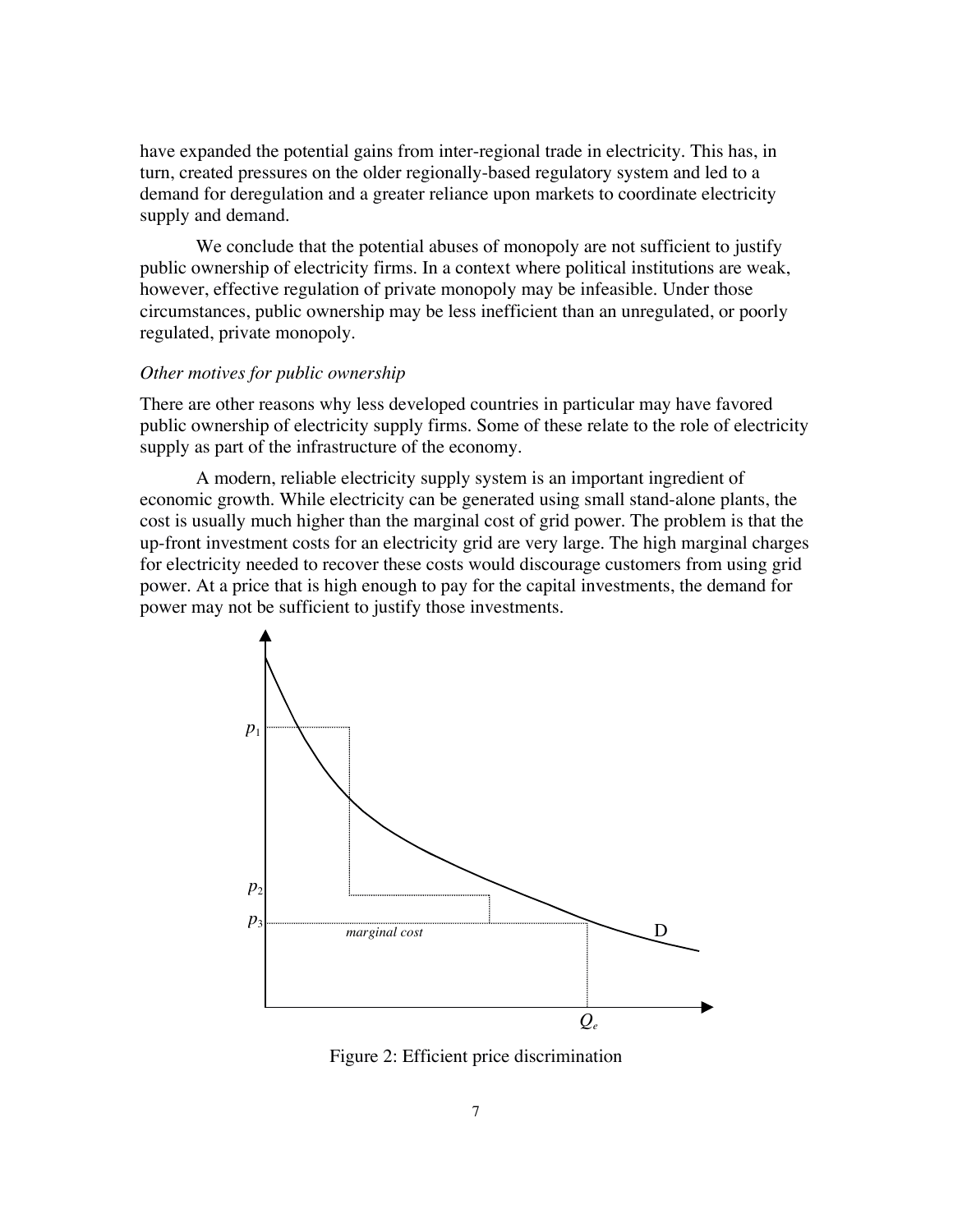An alternative way of paying for investment in the system involves charging different prices to different categories of customers, or different prices for marginal and inframarginal units of consumption.<sup>6</sup> As illustrated in Figure 2, customers who place a very high value on grid power may be willing to pay a high price for small amounts of electricity consumption. In the case illustrated in the Figure, the customer will continue to consumer grid power so long as the area under the demand curve from  $0$  to  $Q_{e}$  exceeds the total payment (the area under the step function). The chosen consumption level,  $Q_e$ will be efficient so long as the price  $p_3$  for marginal units of consumption equals the marginal cost of supply.

The problem with this solution is that price discrimination is vulnerable to competition. New entrants can "cream skim" any customers being charged a price in excess of the costs of serving them. While customers who place a very high value on access to grid power might in principle be willing to pay more than others, they would prefer to pay as little as possible. It is possible, therefore, that the total value of grid electricity supply could exceed the costs of providing it, yet the revenue that could be raised in a competitive environment is insufficient to cover total costs. Limiting competition again raises the problem of incurring potential efficiency losses from monopoly, and public ownership may once again be the most practical solution in a developing country where regulatory oversight of a private monopoly may be ineffective.

Taxation may also be a reasonable solution to financing the large up-front investment costs for infrastructure. Basic economic infrastructure may have such a high value in a developing country that the benefits of financing it out of taxes could more than offset the efficiency costs of the taxes. Again, however, subsidizing investment in electricity infrastructure may be more acceptable politically if the firm undertaking the investment is publicly owned.

The immature political and economic institutions in developing countries may create other problems that favor public ownership of firms supplying grid power. Investments in transmission lines and power plants cannot be withdrawn once they are in place. Foreign enterprises may thus be reluctant to invest if they are at all uncertain about the reliability of domestic political institutions. More than outright nationalization is at stake. Governments can also change tax laws, regulations, or laws governing the repatriation of profits, after investments are in place. Even if foreign firms are willing to invest in the face of such sovereign risk, they are likely to demand very high rates of return for doing so.

Domestic firms may be less vulnerable than foreign firms to domestic political changes. The owners of such firms are likely to be able to exert more political pressure

<sup>&</sup>lt;sup>6</sup> Charging large prices for initial units also could be viewed as an implicit "connection charge" for using the system. Price discrimination may allow revenue to cover fixed investment costs while leaving consumers with the right incentives to choose a level of consumption that equates marginal benefits to the marginal cost of supply.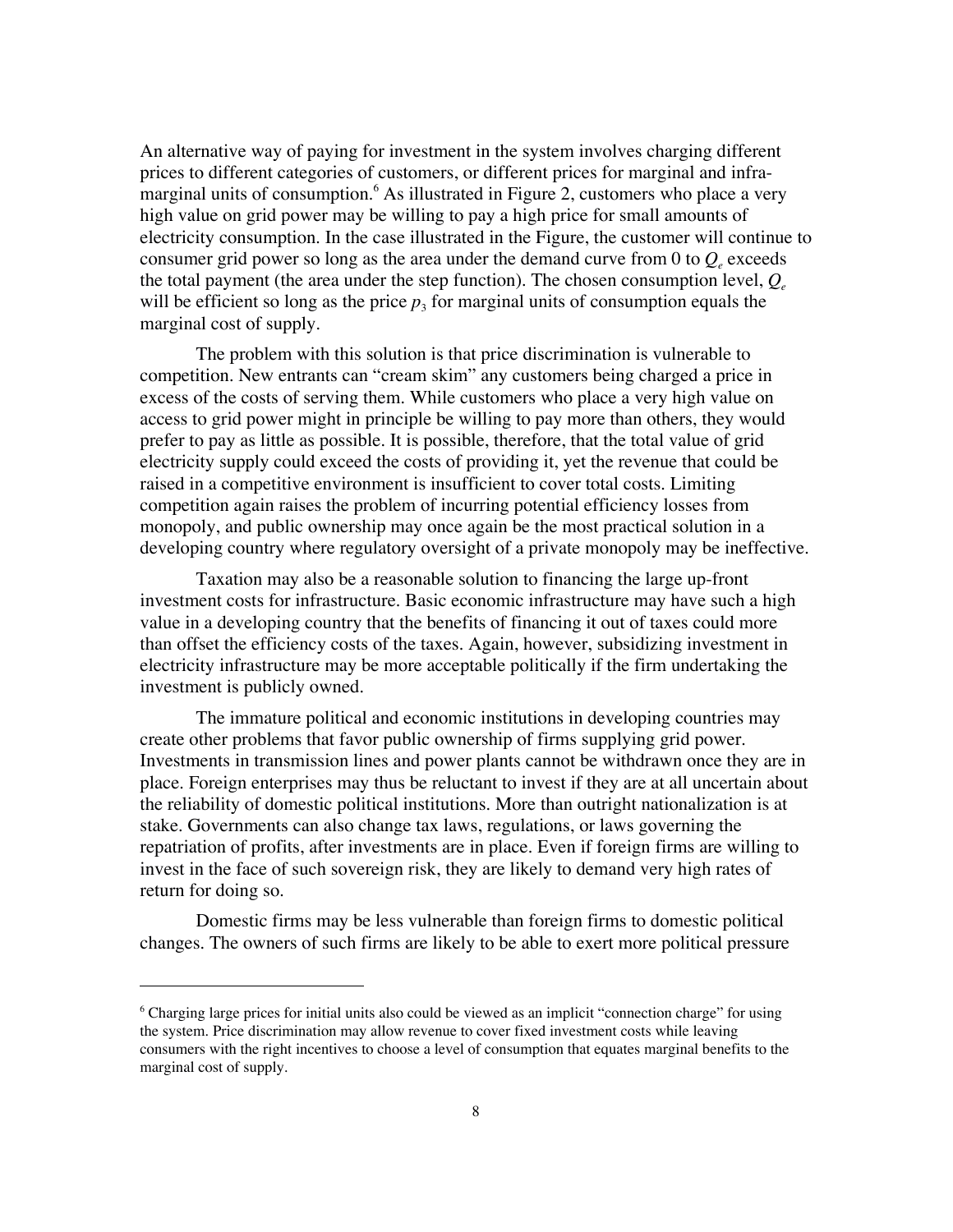on domestic governments. The immature capital markets in developing countries may, however, make it very difficult to raise the large amounts of capital needed to develop electricity generating plants and transmission grids.

# **Motivations for reform**

 $\overline{a}$ 

As we noted in the introduction, many countries have recently reformed their electricity supply industries. In countries where electricity was supplied by a publicly owned vertically integrated monopoly, such as the CEGB in the UK, privatization was one component of the reforms. Before being privatized, the firm was separated into generation, transmission and distribution subsidiaries. The motivation for this split was to separate the potentially competitive generation business from the natural monopoly transmission and scheduling functions. Government determination of the prices received by generators was replaced by a wholesale electricity market that served the dual function of determining the active firms supplying power to the grid at each moment of time and the current wholesale price of electricity.

Even countries, such as the US and Germany, with predominantly private electric utilities have been reforming their industries. The emphasis has again been on separating generation from transmission and distribution and introducing wholesale electricity markets in place of direct regulation.

The basic goal of reform has been to increase efficiency. Market prices are more responsive than regulated prices to changes in supply or demand conditions. Market prices can better signal to consumers the costs involved in meeting their demands and encourage consumers to adjust their demand to minimize the costs they impose on the system. For example, market prices will vary with the overall load on the system. Consumers able to interrupt demand for a short period, or at short notice, may save money by doing so when prices are high. Other consumers may be able to shift activity from peak to off-peak periods and will have an incentive to do so when prices more accurately reflect current costs.

Current and potential producers may also respond more flexibly in a market setting. Market prices signal to producers the marginal benefit of increasing supply. Any firm that believes it can cover its costs at current prices has an incentive to invest and enter the market. This can include, for example, firms producing steam as part of their industrial process and capable of using that steam to co-generate electricity if there is a market they can sell into.<sup>7</sup> Decision-making is decentralized and can exploit local and specialized information that may be harder to convey to decision-makers in a more bureaucratic system. In a regulated system, for example, the public utility commission or its equivalent must approve expansions in capacity. In a system characterized by a

 $^7$  Mexico has recently begun to encourage co-generation projects. Co-generators are, however, allowed to sell only up to 25% of the capacity of their plants to the CFE, and only under very restrictive conditions.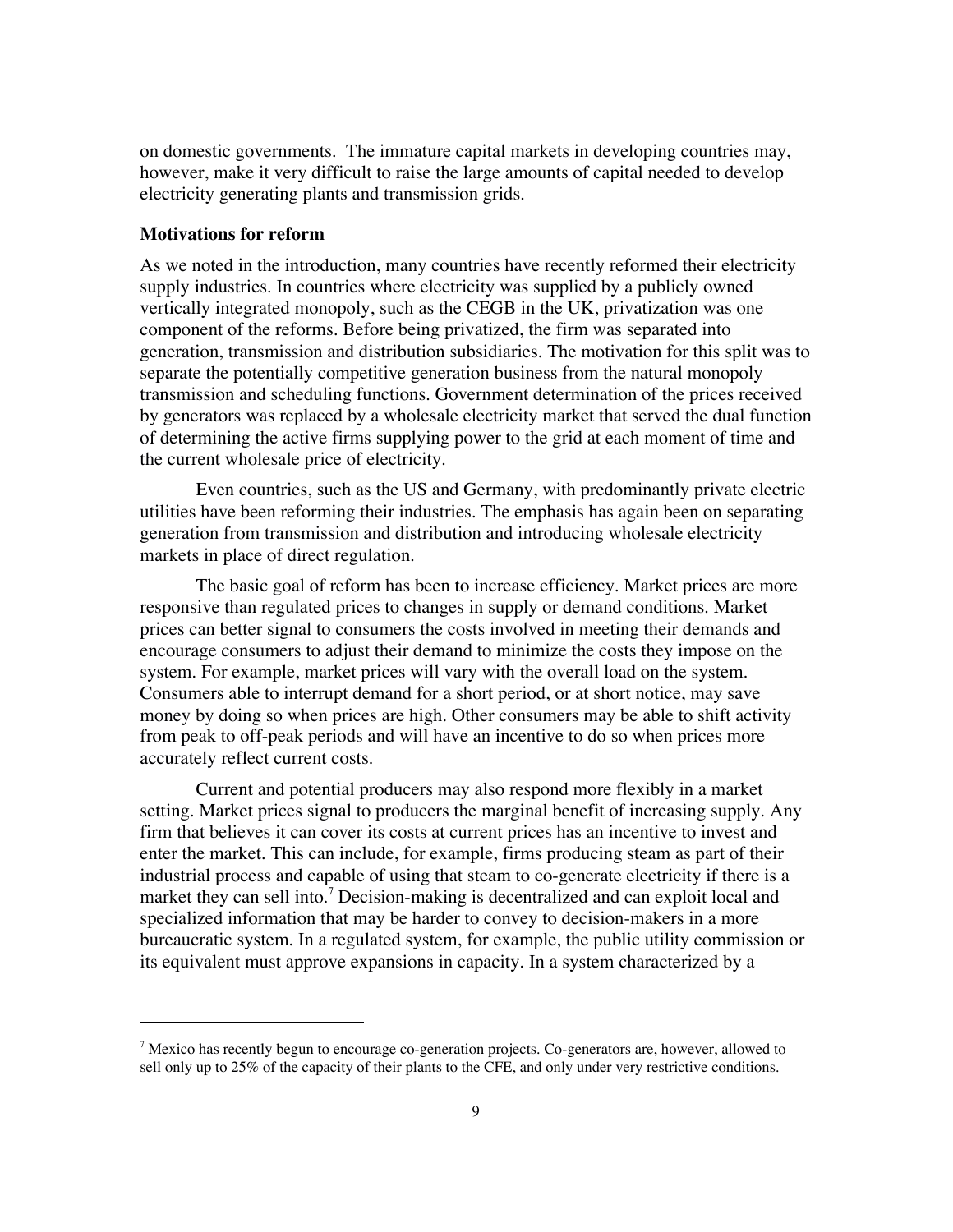publicly owned monopoly, the finance ministry or the government often have to approve investments.

Market prices are a clear and strong signal to consumers and producers to modify their behavior to maximize their benefits net of costs. Therein also lies a potential defect of relying more on markets and less on regulation. As we have already argued, a market characterized by a monopoly will yield an inefficient outcome. Market prices will be a clear and strong signal for consumers, but the signal will be a distorted one. For market prices to send signals that promote efficiency, the market structure needs to be competitive. Electricity market reforms that have produced unsatisfactory outcomes have all produced markets with inadequate competition. Conversely, as long as the resulting wholesale market is competitive, many other details of the reforms do not much matter.

## *Technological sources of reform*

 $\overline{a}$ 

The electricity supply industry reforms instituted by many countries in recent years are a response, in large part, to technological developments. These technological changes have made wholesale electricity markets feasible and competition in such markets more likely. At the same time, new technologies have increased the risks in the electricity supply industry. Higher risks have in turn favored private firms over public enterprises. Capital markets are able to absorb risks at lower cost than either the taxpayers or electricity consumers who, under public ownership, typically bear the costs of changes to electricity costs or demand.

The most fundamental technological development affecting the electricity industry is the falling cost of computing. The system operator needs to schedule generating plant to supply the network on a continuous basis, taking account of the varying load on the system and unanticipated events such as outages of generating plant or transmission lines. Generators need to be called upon at short notice to maintain frequency, voltage and power flow. Continuous automatic monitoring of the system is required with computers repeatedly solving an optimal scheduling problem. For example, in the Australian wholesale electricity market generators can bid to supply either increased or decreased output on 6, 30 or 300 seconds notice.<sup>8</sup> Calculations are needed to determine when these so-called ancillary services should be called upon. The very short notice ancillary services are in practice scheduled automatically.

Computers are also needed to perform the accounting function in a wholesale market. Records need to be kept of which generating firms are supplying power or ancillary services at all times, and what the market prices were for electricity or ancillary services at those times. Similarly, records are needed of all power purchases from the pool and at what market prices. In the Australian market, all purchasers at any one time are also charged a share of the payments for ancillary services. Their share will normally

<sup>&</sup>lt;sup>8</sup> Details of the Australian ancillary services market can be found at the National Electricity Market Management Company (NEMMCO) web site, http://www.nemmco.com.au.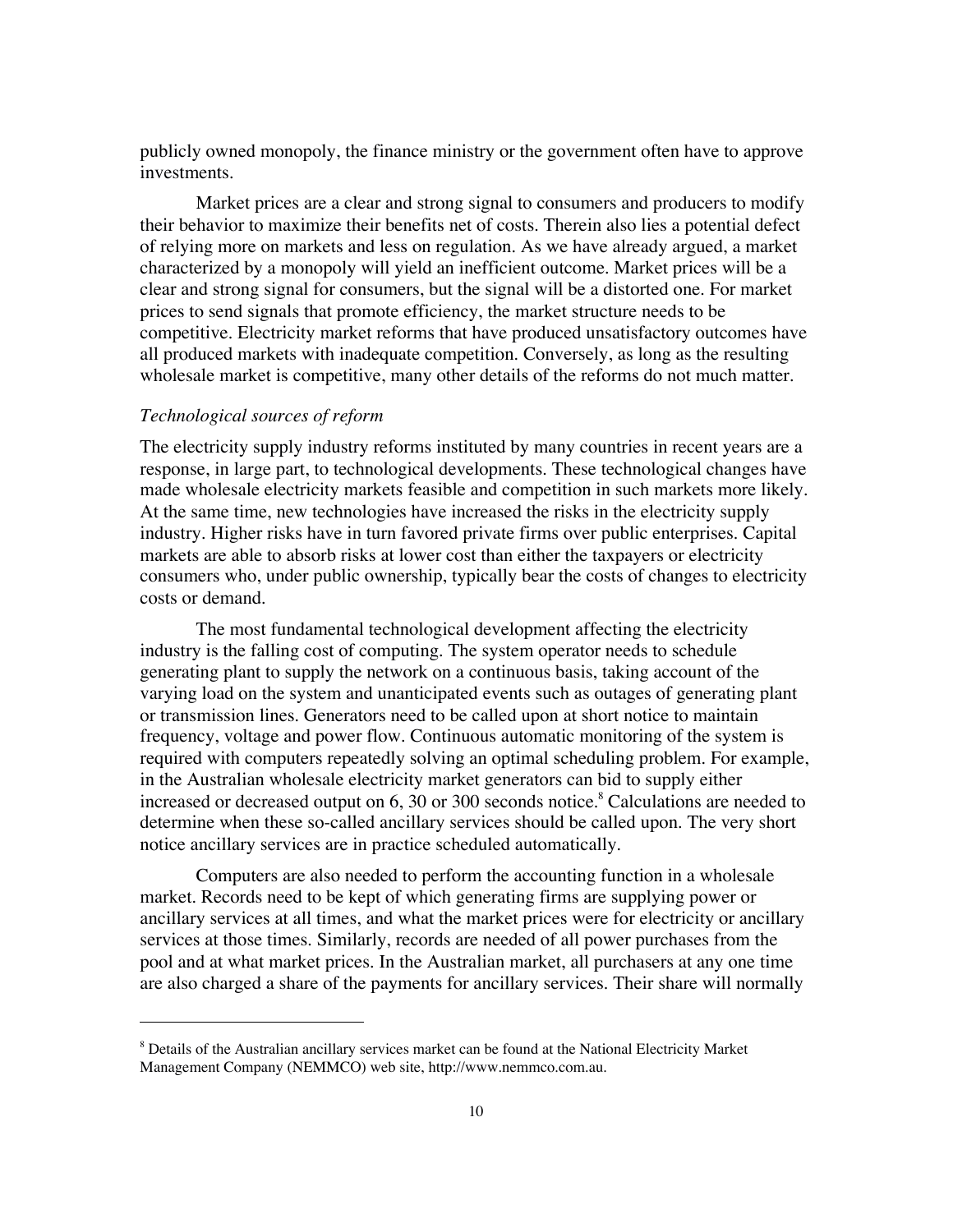depend on the amount of power they are drawing from the system and their load characteristics.

The falling cost of electronic equipment has also reduced the cost of sophisticated solid-state electricity meters that continuously track the amount of power consumed. Such meters are essential for obtaining maximum value from a wholesale electricity market. The major benefit of using a market to determine wholesale prices is that we can obtain a more accurate reading of the time profile of marginal costs. If consumers cannot respond to these prices, however, there is little benefit in revealing them. Sophisticated meters allow consumers to benefit by shifting their electricity demand from periods when prices are high to periods where they are lower. Smoothing out the demand load in turn saves resources by allowing the same demand for electricity to be met with lower total generating capacity and by allowing a bigger proportion of the total electricity to be produced with lower cost, large base load generating plant.

Effective competition in the distribution market may also require meters that continuously record electricity consumption. The distribution network, like the transmission network, is a natural monopoly. The network within a given geographical region needs to be operated as a system, and it would be very costly to duplicate the physical wires. Many countries have, however, instituted access regimes. Local distribution companies are required to provide access to their wires network at a regulated "wheeling" or access price. Third parties can purchase power from the wholesale market and sell it customers in a distributor's franchise area after paying the access charge to the distributor. Since the marginal cost of allowing access is likely to depend on the load on the network, access charges ought also to vary over time. In order to implement this scheme, however, records are required of the amount of power purchased at each moment of time by each of the customers of third party suppliers. Collecting and processing such records would be infeasible without sophisticated metering and computational technology.

Progress in developing and producing solid-state electronic devices has also lowered the cost of alternating–direct current converters (thyristors). The cost and limited capacity of thyristors was formerly a major impediment to the more widespread use of high voltage direct current (HVDC) transmission links.

For the same transmission capacity, a DC line has lower construction costs than an alternating current (AC) line. High voltage AC transmission lines are three-phase and therefore require at least three conductors. A typical DC line has two conductors (one for the return current flow), and thus requires smaller towers and a smaller right-of-way. The right of way for an AC line designed to carry 2,000MW is roughly 70% wider than the right of way for a DC line of equivalent capacity. Arrillaga (1998: 260) observes, furthermore, that an AC link needs a double three-phase line to attain the reliability of a two-pole DC transmission.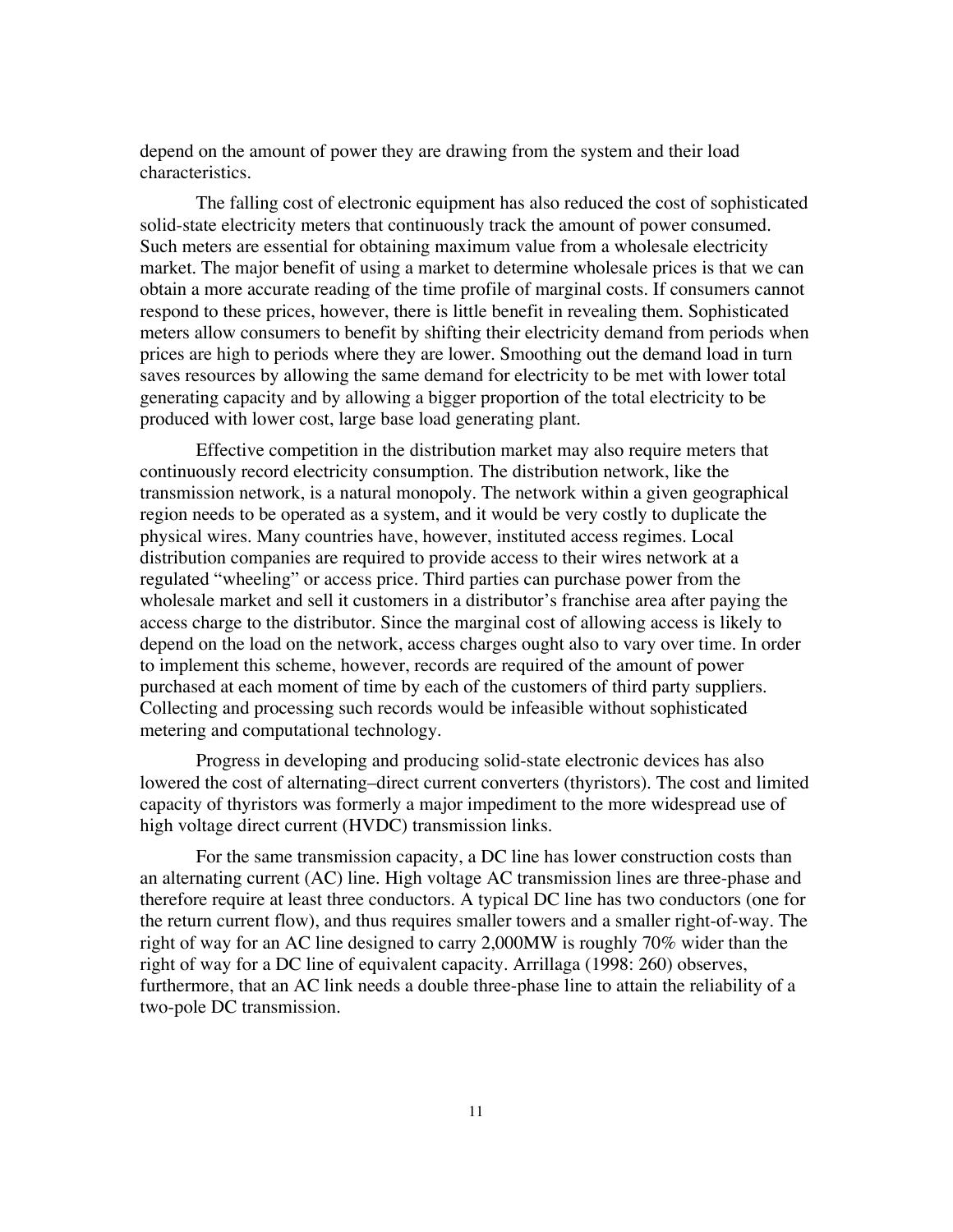Operating costs, in the form of transmission losses, are also lower on optimized DC lines than on optimized AC lines of the same power capacity.<sup>9</sup> An offsetting factor is that the DC system has additional losses in the terminal stations that convert DC to or from AC. The trade-offs between losses and capital costs will depend on factors specific to each project, including the cost of a right-of-way. For typical systems designed to transfer 2,000 MW of power, however, the losses in the HVDC system will be lower for distances above about 200 km.

Another benefit of HVDC links is that they can improve the stability and controllability of the AC system. The conversion stations at either end of a HVDC link include frequency control functions, while the link itself is an asynchronous connection. A HVDC link therefore can assist with frequency control in the parallel AC system. A DC link also allows for a redistribution of the power flow in the AC network in response to swings in loads and generation inputs. Since a DC link is decoupled from the rest of the system, power transmission can be freely and rapidly adjusted up to the design limits of the DC converter stations. In addition, since HVDC links can be controlled to carry a specific maximum amount of power, outage of parallel AC lines cannot overload the DC line. This may make the overall system more fault-tolerant. An HVDC line can also assist with controlling reactive power in the AC system.

The falling cost of HVDC transmission has allowed large amounts of power to be transmitted over very long distances.<sup>10</sup> This has increased competition in electricity supply. The more frequent interchange of power between transmission systems has also helped create a demand for organized wholesale markets that continuously price electricity and allow it to be traded more easily. Greater ability to trade electricity may also encourage utilities to hold lower levels of excess capacity. This would in turn increase the amount traded during emergencies.

The falling cost of combined cycle gas turbines (CCGT) is another technological development that has favored the development of electricity markets. New CCGT plants have lower economies of scale than older coal-fired, oil-fired or nuclear plant. The relatively high thermal efficiency of combined cycle technology allows these plants to have operating costs much closer to the larger base load plants based on alternative fuels. Since natural gas is a much cleaner burning fuel than coal or oil, more stringent air pollution regulations have further reduced the difference in operating costs between CCGT and base load plants using cheaper fuels. Smaller economies of scale imply that more plants are required to supply the same load. At any one time, this allows more firms to operate base load plants and thus increase the competitiveness of the system. Over

<sup>&</sup>lt;sup>9</sup> The optimized lines in each case balance the capital costs of higher capacity links against the savings in transmission losses over the life of the facility.

<sup>&</sup>lt;sup>10</sup> In the Mexican context, HVDC transmission may be particularly useful for allowing increased trade in electricity with the US. Hartley and Martinez-Chombo (2002) also demonstrate that the hydroelectric plants in the Grijalva river region of southern Mexico play a valuable role in the Mexican system. Their value might be enhanced by a HVDC link from this area to the central region of the country.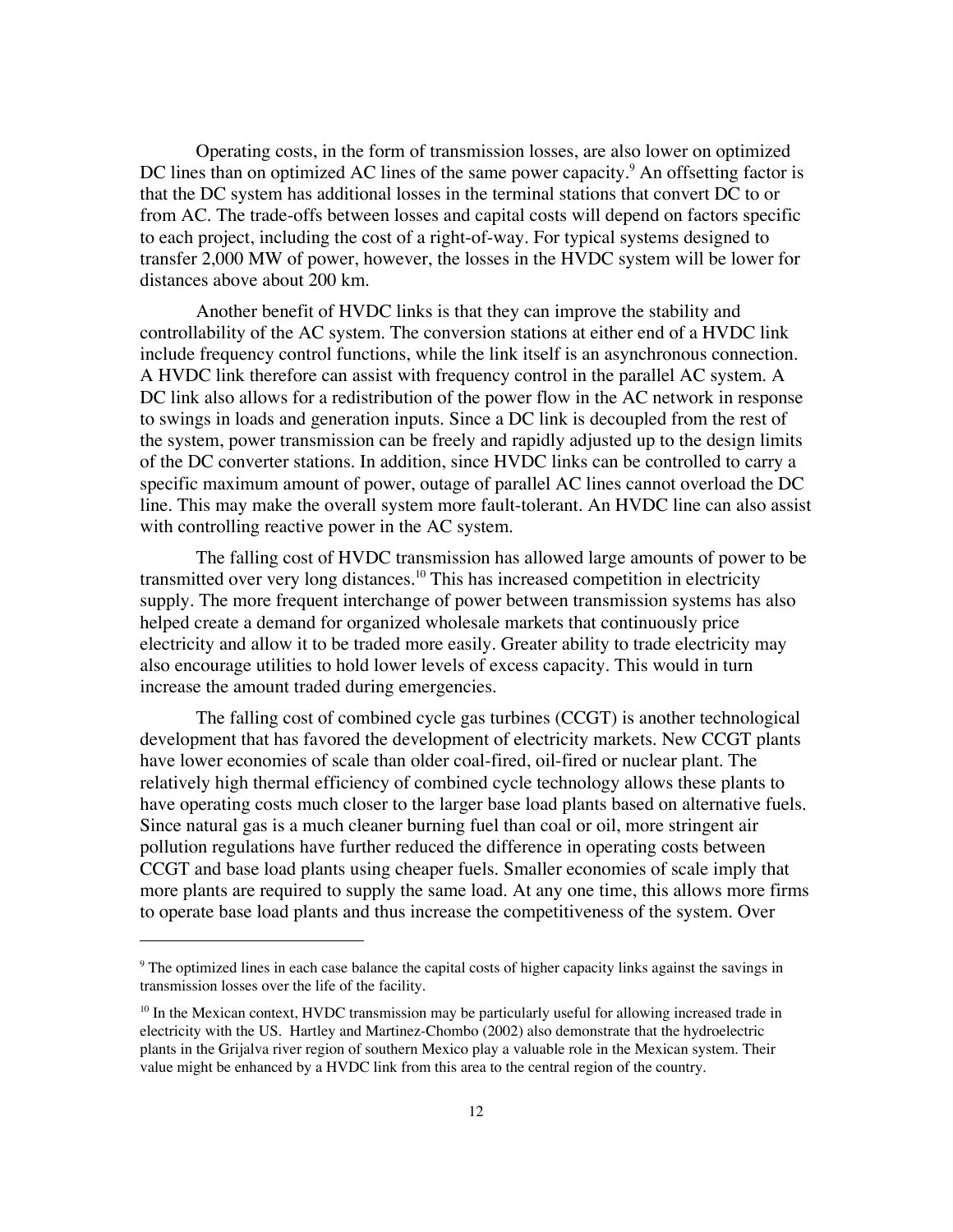time, a given growth in demand, or loss of existing capacity through depreciation, requires more frequent investments and thus more opportunities for new firms to enter a market. With a lower investment at stake, more firms also may be willing to enter the industry. In particular, the availability of low cost efficient CCGT plants has encouraged many more industrial firms to co-generate electricity as a by-product of producing steam for other industrial processes.

More frequent and more pervasive technological changes have another effect. They increase the risk in the industry and tend to favor smaller and more dynamic firms, such as those started by venture capital. New developments also have linked electricity supply to other dynamic, higher risk, industries. In particular, growth in telecommunications and the use of optical fibers have increased the value of rights of way, including those owned by electric utilities. Deregulation of natural gas markets also has fostered the evolution of energy supply companies that cross traditional industry boundaries. Large bureaucratic enterprises are not well suited to exploiting opportunities created by rapid technological and institutional change. Regulations also tend to respond slowly to change, making them more of a burden for more dynamic industries.

### *Problems with public ownership*

 $\overline{a}$ 

The other major motivation for reform of the electricity supply industry is that public ownership of industrial enterprises has generally proven to be quite inefficient. Research from academic economists, the World Bank, the OECD and others has documented the relative inefficiency of public as opposed to private firms.<sup>11</sup> Even an industry of privately owned firms that is far from perfectly competitive may be more efficient than a publicly owned monopoly.

One reason for favoring a publicly owned firm over a privately owned firm in a natural monopoly industry is that the public firm is thought to be less likely to exploit its monopoly power to artificially raise prices. The publicly owned firm has goals other than profit maximization. For the same reason, however, a publicly owned firm has much weaker incentives to provide good service to its customers or to reduce costs.

By definition, a publicly owned firm does not have ownership claims traded in the capital market. Trading ownership claims provides a number of benefits to private  $firms.<sup>12</sup>$ 

The price of shares in a private firm reflects investor opinions about how well managers are performing. Furthermore, investors substantiate their opinions about current management by placing their own wealth at risk. They therefore have an incentive to ensure those opinions are well-founded. Poor managerial performance leads to share

<sup>&</sup>lt;sup>11</sup> See, for example, Bishop and Kay (1988), Boardman and Vining (1989), Shirley and Nellis (1991), Kikeri, Nellis and Shirley (1992), Galal, Jones, Tandon and Vogelsang (1994) and Megginson, Nash and van Randenborgh (1994) and a World Bank Report (1995).

 $12$  Hartley and Trengove (1986) have represented the following arguments in a more explicit formal model.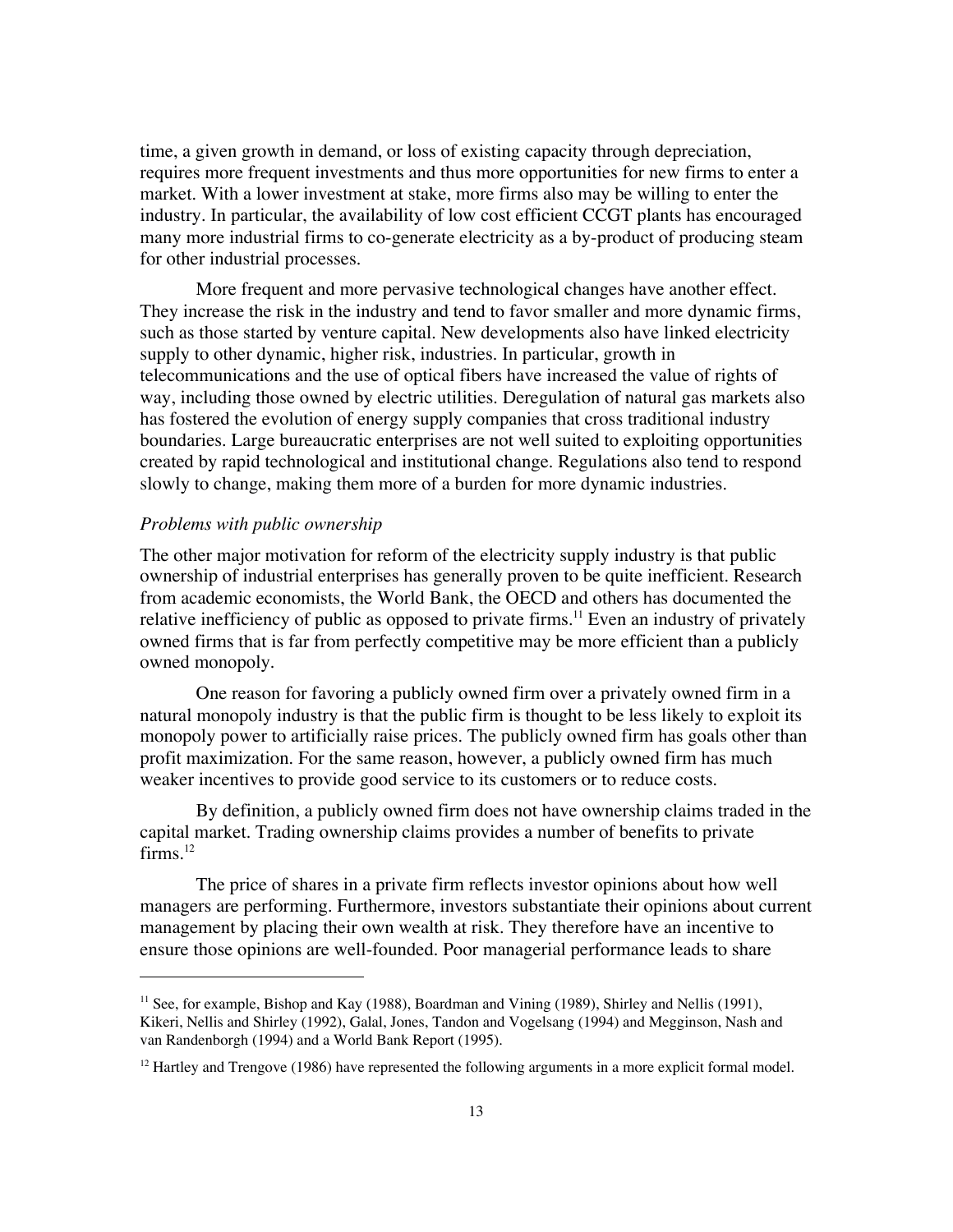price declines, encouraging a takeover and the installation of new managers. Managers thus are under pressure to maintain profitability. If the managers of a private firm do send a private firm bankrupt, its assets can be sold to other firms that can use them more efficiently. It is much harder to discipline public sector managers. By definition, ownership of the firm's assets cannot change hands. The commitment to public ownership means that the firm can always count on being "bailed out" if it gets into financial difficulties. In addition, it is much more difficult to obtain information about how well current managers are performing when there is no share price information. Finally, unlike the investors in a private firm, the politicians or bureaucrats monitoring the performance of a publicly owned firm do not have a personal stake in the accuracy of their assessments. This is, at best, just one element in determining their success in their careers.

Another benefit of traded ownership shares is that the rate of return on shares reflects the compensation investors require in order to bear the risk inherent in that firm's investments. The rate of return thus signals to management the opportunity cost of investing in their enterprise rather than competing alternatives. New investments will raise share prices, and thus investor wealth, only if investors expect them to yield a positive net present value when discounted at the firm's cost of capital. By contrast, managers of publicly owned enterprises lack information about the rate of return required to compensate for the risks inherent in their investments. In particular, although publicly owned firms with debt guaranteed by the government can borrow at the government bond rate, this rate does not reflect the risk of capital investments made by publicly owned firms. Investors in government bonds are concerned about default risk if there is a chance that the government will not use its power to tax to redeem government debt. They may also be concerned about the risk of changes in future interest rates if the bonds are longterm, or they may be concerned about inflation risk if the bonds have a fixed nominal face value. The profitability of the investments that government firms make, however, will be at best a minor factor in investor calculations. Even if the government used all proceeds from bond sales to finance income transfers, for example, the rate of return on the bonds would not change so long as investors perceived the default or inflation risks to be unchanged.

The rate of return on shares also signals to investors the future consumption they can obtain by forgoing consumption today. Since the decision to save in a private capital market is voluntary, investors will only save if they believe they are making themselves better off. By contrast, by altering tax and transfer policies over time, the government can force individuals to alter their intertemporal pattern of consumption. Under some circumstances, individuals may be able to offset these compulsory intertemporal transfers,  $^{13}$  but they also may not.

<sup>&</sup>lt;sup>13</sup> For example, current taxpayers who are actively transferring income to future taxpayers can alter transfers to offset changes in the intertemporal pattern of taxation.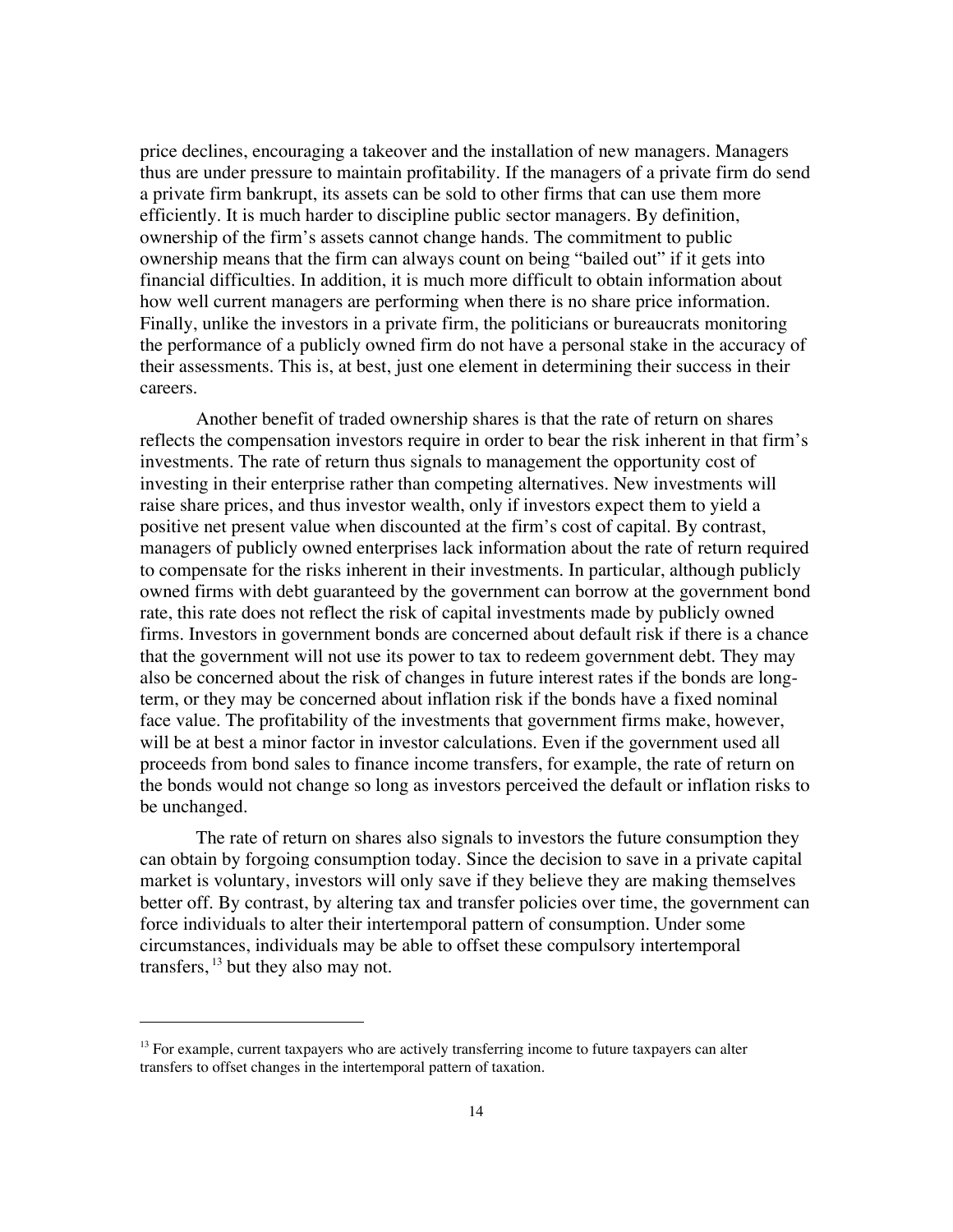A related issue is that public ownership does not eliminate risks. The risk that is voluntarily borne (at a price) by investors in a private firm is involuntarily borne by other parties in the case of publicly owned firms. If investments by a publicly owned firm turn out to be less worthwhile than anticipated, consumers may face higher prices or taxpayers will be called upon to finance the resulting deficits of the firm. Whereas private capital markets allocate risks to those investors who are most willing to bear them, the consumers or taxpayers who are forced to bear the risks of public sector investments are less able to do so. Higher taxes or charges will be very costly for consumers or taxpayers who are simultaneously suffering a temporary decline in income or increase in required expenditures.

The returns to private investors in a firm (bond holders as well as shareholders) also represent a return to capital as a factor of production. Publicly owned firms usually are not required to pay a market return on tax revenues used to finance investments. What would be a return to capital in a private firm is instead dissipated in transfers to politically powerful groups. For example, particular groups of consumers may benefit from paying less than the costs of serving them, or the firm may employ more workers, pay higher wages, or offer better working conditions, than needed to get the labor services it requires. These implicit or explicit subsidies, however, all impose efficiency losses. On occasion, the dependence on taxpayers for funds to finance investments may also mean that necessary and justified investments by the enterprise are delayed for budgetary reasons unrelated to the conditions in the industry.

Managers of publicly owned firms may also be less entrepreneurial than are their private sector counterparts. Management can make two types of mistakes. They can make decisions that turn out to unprofitable or they can fail to make decisions that would have been profitable. Managers of private firms have an incentive to avoid both types of mistakes since either of them will lower share prices below what they otherwise would have been and raise the probability of bankruptcy or a takeover. In the public sector, however, rewards and punishments appear to be more asymmetric. When mistakes are made, resources are expended to discover and punish those judged as responsible. On the other hand, many claim credit for successes and it is difficult for those truly responsible to obtain their just rewards. The result is that managers of public sector firms tend to be more risk averse than are their private sector counterparts and much more concerned to avoid mistakes than to seek success.

In summary, political oversight is a poor substitute for traded ownership claims as a method of encouraging management to operate a firm efficiently. Political objectives are much more diffuse and more difficult to measure than are share values. The information available to political monitors of public sector firms is also inferior to the information revealed by stock prices.

# *Public ownership and pricing*

One of the particular problems resulting from political oversight of an industry is that prices often reflect cross-subsidies to politically favored groups. Sometimes, as with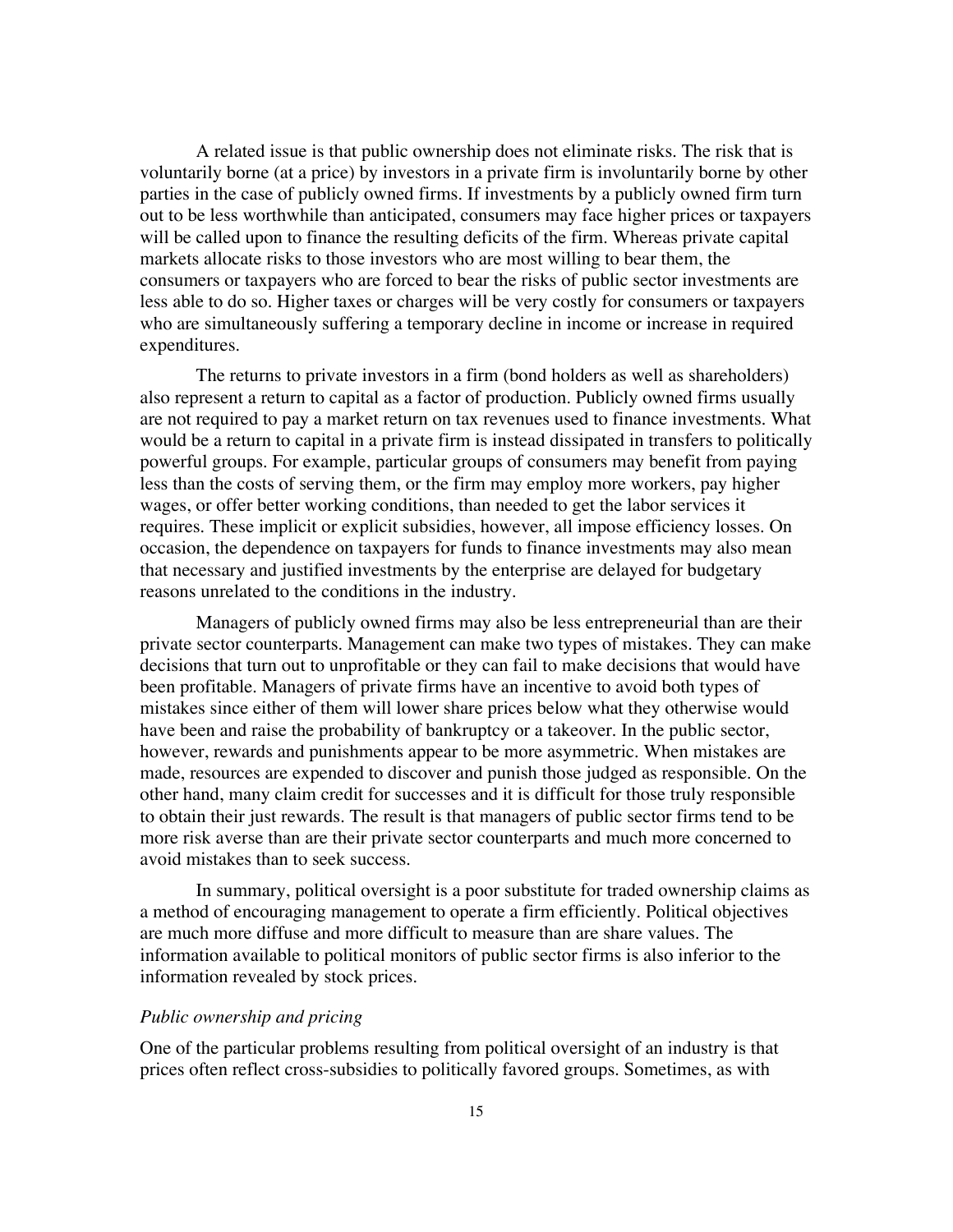government mail services, these take the form of a uniform price for a service that is far from equally costly to provide to all customers. In other cases, the cross subsidies are more obvious, since prices for a similar service differ by an amount than is far greater than any conceivable cost difference. Whenever prices do not correspond to marginal costs, however, customers who are under-charged will have an incentive to over-use the service, while those who are over-charged will restrain their demand when the cost of allowing them to consume more would be less than the benefits they would obtain from additional consumption. In the electricity industry in particular, costs vary by geographical location and the total load on the system. By contrast, tariffs in a government controlled or regulated system typically vary by customer type and what the electricity is used for. $^{14}$ 

One of the major benefits of reforming the electricity supply industry is that wholesale prices can then more closely reflect marginal costs. In fact, one of the criticisms of such markets is that competition drives prices down to equal the short-run operating costs and firms cannot hope to recover sufficient funds to pay for investments in new capacity. Base load plant earns rents, however, during peak or intermediate load periods when higher operating cost plant sets the price of electricity. Indeed, to justify the base load plant on efficiency grounds, the present value of the saving in operating costs relative to higher cost plant has to at least cover the higher up-front capital cost of the base load plant. Payments for ancillary services also would allow peaking plant to recover capital costs. These are payments made to peaking plant to ensure that it is readily available to supply power even though it is not actually generating any electricity.15

A firm investing in base load plant with relatively low operating costs and reasonably assured levels of output can reduce the risk implicit in relying on short-term energy payments in excess of its operating costs by selling power on long term contract. So-called "contracts for differences" can achieve this even when all physical electricity trades have to be made through a centralized wholesale spot market and parties cannot enter into bilateral contracts to directly trade power. Under a contract for differences, a party selling electricity for a long-term contract price *p* agrees to pay the counter-party *s*–*p* when the spot price *s* exceeds *p* in return for receiving from the counter-party *p*–*s* when the spot price *s* is below *p*. Buyers can also trade price risks to other parties by buying contracts for differences. Formal electricity futures and options markets, which allow flexible risk sharing, have also often accompanied or followed the development of wholesale electricity markets.

<sup>&</sup>lt;sup>14</sup> The companion paper by Hartley and Martinez-Chombo (2002) discusses the relationship between prices and costs in Mexico.

<sup>&</sup>lt;sup>15</sup> The companion paper shows that marginal cost pricing in Mexico is likely to raise revenue substantially in excess of generating costs.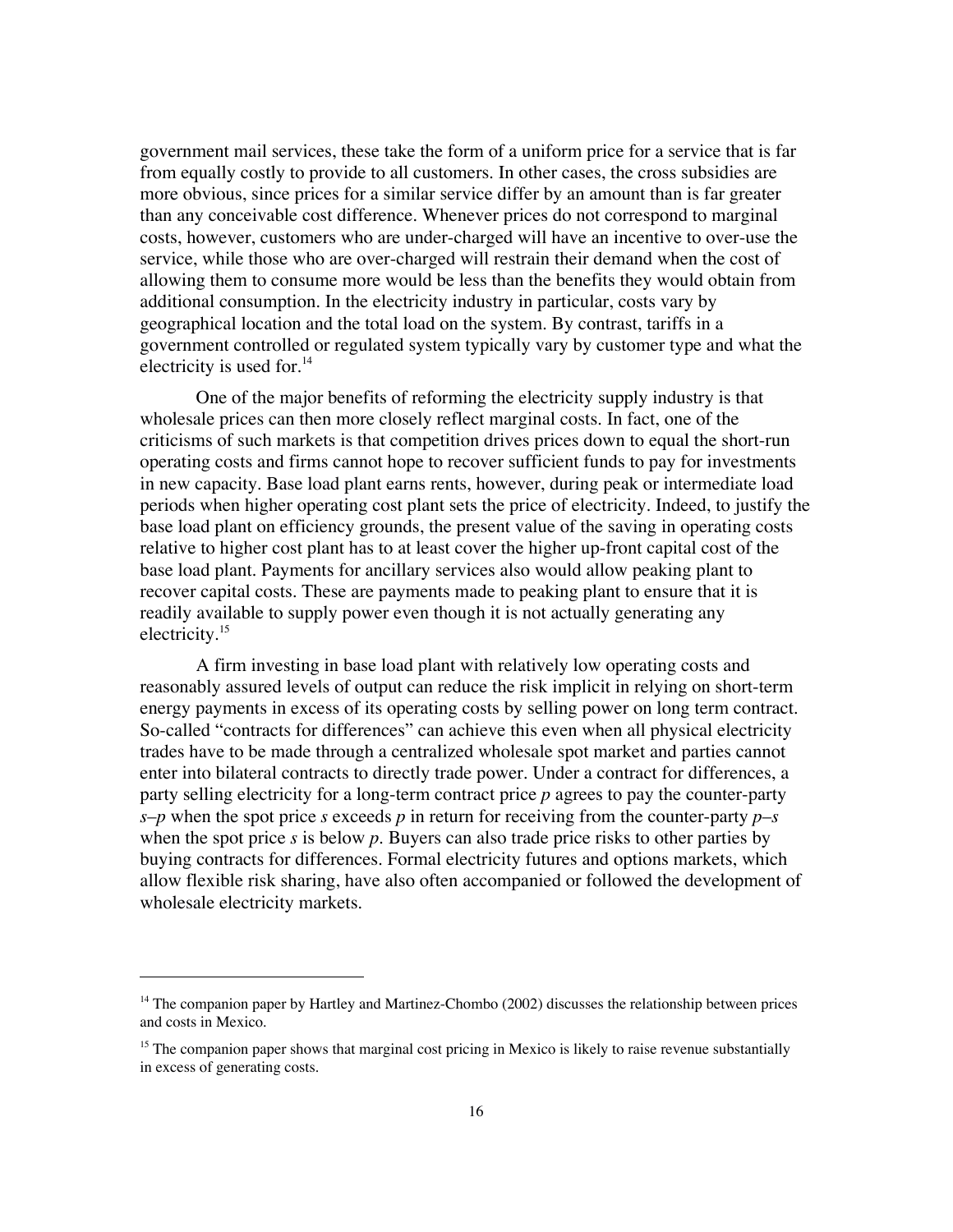#### **Corporatization: A solution?**

The most successful reforms of the electricity supply industry have promoted maximum competition among as many privately owned generating firms as possible. Simply introducing a wholesale spot market with accompanying financial contract markets could make matters worse if the market is uncompetitive. Market prices will provide strong signals to participants, but those signals will be distorted and encourage inefficient responses if the market is uncompetitive.

In the Mexican situation, reform has to respect another constraint. The current government has declared that the CFE and the LyF must remain publicly owned firms. One strategy may be to delay reform in the hope that a future government may consent to privatization. At least some of the current Congressional opposition, however, is even more opposed to privatization of "key public sector firms" than is the current government. Corporatization represents another possible strategy.

Corporatization is motivated by a desire to duplicate as closely as possible the managerial and incentive structure of a private firm while retaining public ownership. Any regulatory functions currently performed by the firm, such as setting safety or operational standards, are allocated to a new agency. The legal status of the remaining production unit is changed to remove any exemptions form general laws such as those pertaining to product or workplace safety, deceptive advertising, warranty violations or anti-competitive behavior.

The production unit is also given narrow, more commercial objectives. Since the firm does not have traded ownership shares, it is impossible to duplicate a goal such as maximizing market value. The firm can be required, however, to keep audited accounts using generally accepted accounting conventions, to present the same reports required of private firms, and to meet various accounting objectives. Possible objectives could include a required rate of return on the book value of assets, rates of increase in earnings, or targets for various ratios such as earnings relative to revenue, or expenses relative to revenue. Such objectives are relatively easy to monitor once the firm is using standard accounting practices.

The government appoints a board of directors and makes them responsible for achieving the specified objectives. The board is free to decide how best to achieve the specified objectives. The board hires the mangers and can compensate managers based, for example, upon the success of the firm in meeting its objectives.

The government, or the responsible minister, can replace the board if the firm fails to achieve the specified objectives, but does not normally have direct control over detailed policies such as those relating to employment practices, pricing or service levels. If the government wishes to over-ride a policy of the board, or change the objectives of the firm, it must do so through an open and public directive published, for example, in the government gazette.

The experience with corporatization in New Zealand and Australia has shown that it can eliminate some of the inefficiencies associated with public ownership. In particular,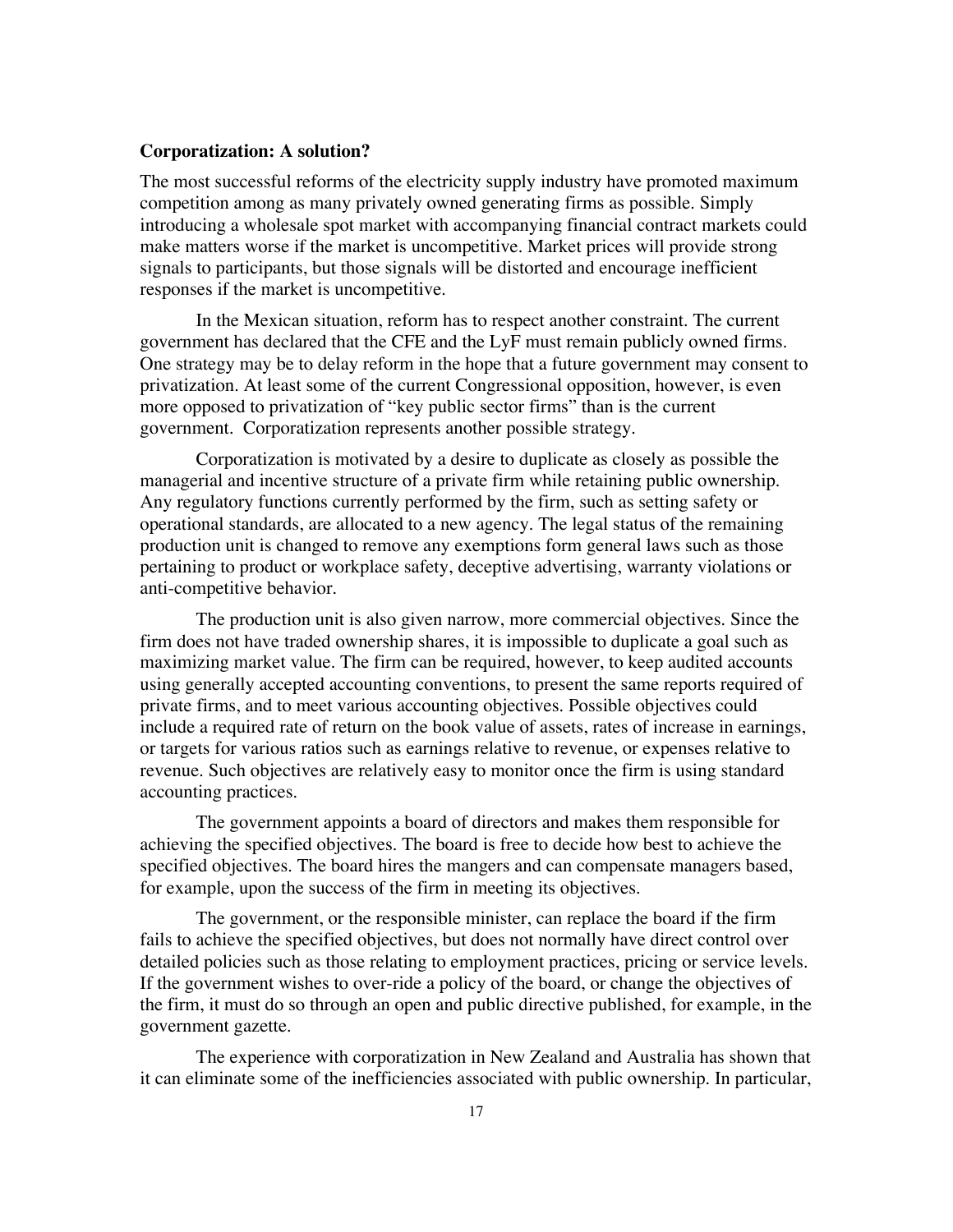corporatized firms in both countries have reduced over-manning, introduced more competitive sourcing of supplies and equipment, and achieved other significant cost reductions. The firms have also eliminated many cross-subsidies, have financed more of their investments from retained earnings, and have generally paid higher dividends to their government owners than did the former non-corporatized utilities.

# *Problems with corporatization*

While corporatization can secure some of the benefits of private ownership, it also brings some of the potential problems. In particular, giving the publicly owned firm more commercial objectives also gives it more of an incentive to exploit monopoly market power. One cannot assume that, because the firm remains in government ownership, management will not respond to the new incentive structure.

Although a monopoly retains a strong incentive to minimize production costs, it also has an incentive to reduce its output below the efficient level. In particular, a corporatized publicly owned monopoly can restrict output and raise prices to achieve a higher return on capital, or a higher growth rate of earnings. Consumers will receive a distorted price signal just as they would with a private monopoly and resources will not be used efficiently.

 Monopoly power can also lead to other abuses. It has been alleged, for example, that Electricorp of New Zealand (ECNZ) attempted to set its prices at the highest level it could while still making entry to the New Zealand electricity market unprofitable. ECNZ was corporatized in 1987, but generation was monopolized until Contact Energy was formed from less than 30% of ECNZ in 1996. Hydro-electricity provides most of the power in New Zealand, but thermal generation is the most likely source of significant new capacity. In particular, a number of private firms have examined the option of using cheap steaming coal from Australia to generate electricity on the north island of New Zealand. By pricing electricity just below the level that would allow a coal-fired plant to be profitable, ECNZ could exclude a new entrant. Although the threat of entry placed some constraints on ECNZ, the outcome probably was inefficient. In 2000–01, for example, New Zealand suffered significant power shortages following a prolonged drought. The drought would have had much less severe consequences if significant thermal capacity had been in place. In effect, the stored water had been under-priced relative to its true opportunity cost.

In order to place potential entrants on a more equal footing with ECNZ, Transpower was established in 1994 to own and manage the high voltage transmission network. After Contract Energy was formed from about 30% of the former ECNZ capacity, New Zealand established a wholesale electricity market in 1996. The market was not very effective, however, with ECNZ having such a dominant market share. The government subsequently privatized some additional small generating stations (about 13% of capacity) and split the remainder of ECNZ into three corporatized entities holding market shares of about 30%, 17% and 10% respectively.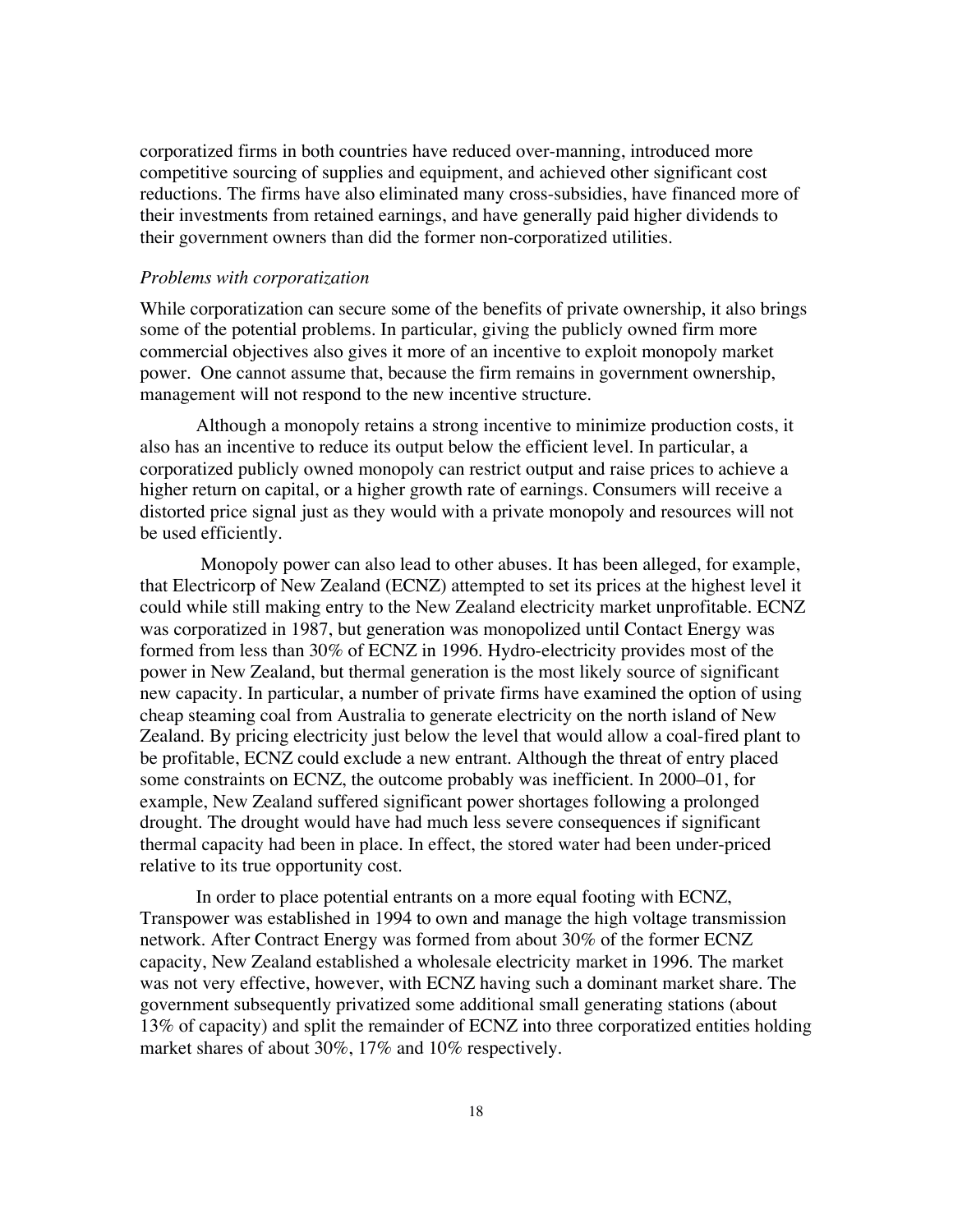The important lesson from this example is that corporatization, like privatization, is unlikely to achieve an efficient outcome unless the market structure is competitive. As we noted above, the transmission network is the core monopoly element in electricity supply. Once the transmission network is separated form the rest of the supply system and run as a regulated common carrier, generation can be organized into a very competitive wholesale market. There is no convincing evidence that economies of scale or scope extend beyond the individual power generating plant. In the state of Victoria in Australia, the generating stations were all privatized as separate firms and the resultant gains in efficiency from cost reductions and cost-reflective wholesale electricity prices have been stunning.

The Australian experience also demonstrates another important lesson. While the state of Victoria privatized all its generating stations into separate firms, the neighboring state of New South Wales (NSW) separated the state-owned Pacific Power into three corporatized entities each owning about one-third of generating capacity. The NSW firms reduced costs relative to the former state-owned monopoly, but did not achieve efficiency gains as large as the Victorian plants.<sup>16</sup>

Although a corporatized firm has stronger incentives to reduce costs than does a non-corporatized firm, its commercial orientation nevertheless is not as great as that of a private firm. Part of the problem is that the government rarely restricts itself to specifying only commercial objectives for the firm. The government also instructs the firm to pay attention to social goals that are often vague, not easily monitored, and allow the firm to excuse inadequate performance in dimensions that can be measured more objectively. In addition, the corporatized firm can often manipulate accounts to achieve objective targets other than through reducing costs or improving service to customers.<sup>17</sup>

Other important dimensions of performance, such as the quality of customer service, may not be very amenable to objective measurement. Indeed, it is possible to spend too many resources on customer service. If a private firm spends more on customer service than it gains in revenue, its share price will fall. Outside parties do not have to apportion costs or revenues to particular actions of the firm. An inadequate return to investors can trigger a takeover whatever its source. Knowing that, management has an incentive to monitor activities within the firm to ensure that the benefits justify the costs incurred. It is much harder for outsiders to judge efficient levels of service using accounting measures alone. Effectively, they need to attribute costs and revenues to different actions within the firm.

<sup>&</sup>lt;sup>16</sup> The NSW firms have also recently been accused of using their dominant market positions to artificially raise electricity prices.

<sup>&</sup>lt;sup>17</sup> Private firms can also manipulate accounts, of course, but such manipulation is ineffective unless it deceives investors. Furthermore, while the recent Enron fiasco in the US demonstrates that a private firm can deceive investors for some time by manipulating its accounts, the episode also shows that even a very large private firm can be forced into bankruptcy when its credibility with investors, customers and employees is destroyed.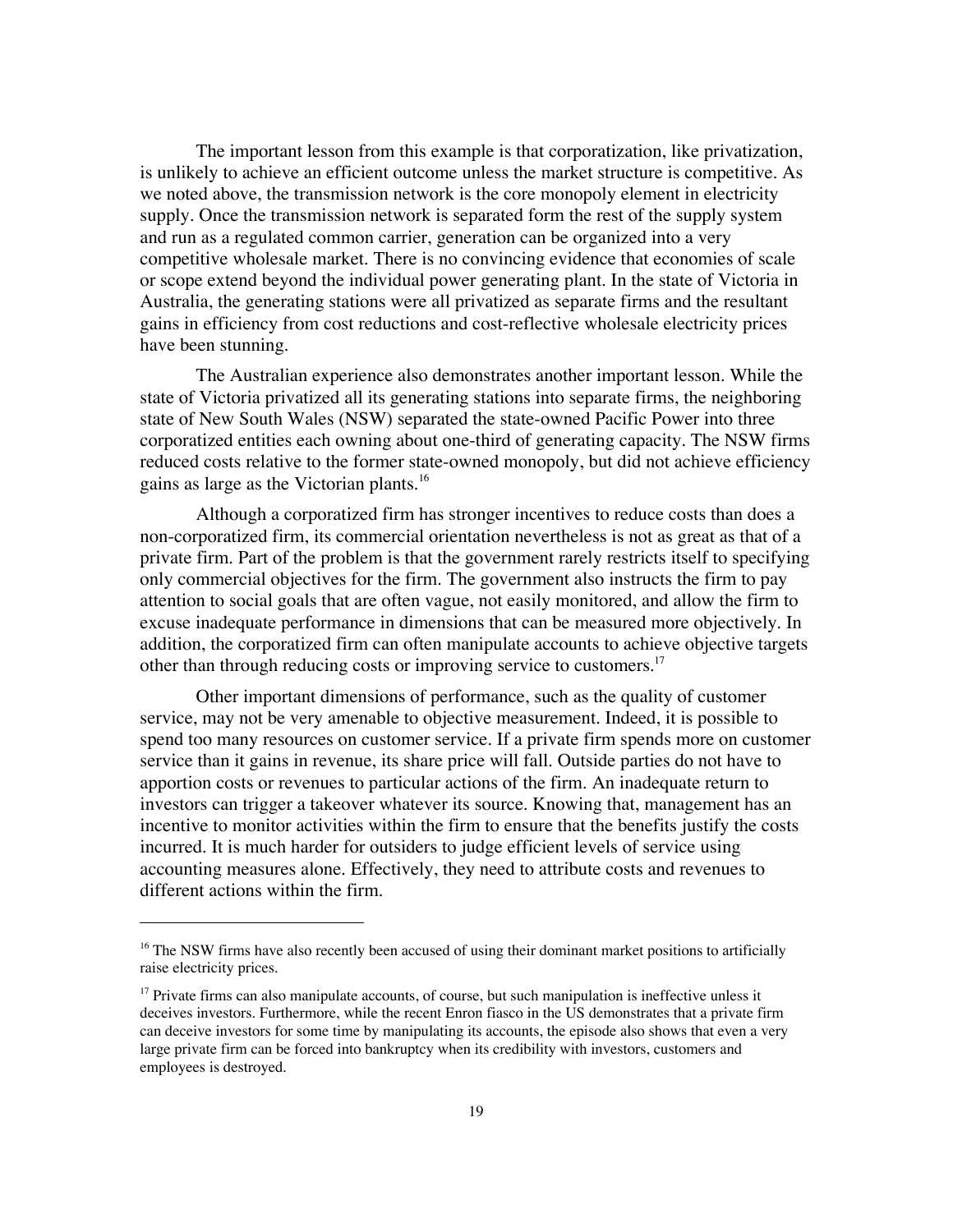The fact that a corporatized firm must remain under government ownership creates other problems. Management knows that the assets cannot be sold to another party if the firm fails, so they can expect to be "bailed out" if the firm gets into difficulties. This is likely to reduce their incentive to minimize costs. Management might also be emboldened to engage in unprofitable activities, such as predatory pricing against new entrants, if they believe the government will insure them against losses.

Since government retains a stake in the commercial success of the corporatized firm, regulators or legislators may favor the corporatized firm relative to private entrants. Legislators may also face political pressure to protect the corporatized firm from competition in return for requiring it to maintain inefficient levels of employment or politically popular but economically inefficient cross-subsidies.

Knowing that competition with a corporatized firm is unlikely to be "free and fair" private firms will be reluctant to enter the market. The threat of entry can be as strong a force as actual competition in encouraging firms to control costs and limit excess prices. Reducing the threat of entry therefore also tends to compromise efficiency.

Finally, we noted above that the share market provides other services that are absent for a corporatized firm. In particular, the cost of capital for the firm provides a simple test for deciding whether a proposed investment is efficient. It is much harder to determine the opportunity cost of investment funds for the corporatized firm. On the other side of the capital market, the return on investments allows consumers to choose how much income to save and how much to consume. By contrast, the intertemporal resource reallocations and risk bearing that occur when corporatized firms make investments are involuntary. It is therefore much harder to judge whether the amount or type of investment is likely to increase efficiency.

### **The BLT (Build-Lease-Transfer) and IPP (Independent Power Producer) options**

In a BLT or IPP project, a foreign firm builds new generating plant on behalf of the publicly owned utility. Using a private firm to build new capacity generally enables the public utility to exploit some of the cost-minimizing advantages of a private firm to obtain new capacity at a lower cost.

Under a BLT project, the public utility leases and operates the new plant for a fixed period. At the end of that period, ownership of the plant transfers to the domestic electric supply utility. In an IPP project, the private firm also operates the new plant for a specified period and under a long-term contract to supply electricity to the publicly owned firm.

The major shortcoming of a BLT project is that it does little to encourage more efficient operation of the plants. There may be some cost savings if the new plants incorporate technologies that would otherwise not be available to the public utility. There is little pressure, however, to implement the changes to labor market practices, for example, that allow private firms to achieve major cost reductions relative to their publicly owned counterparts.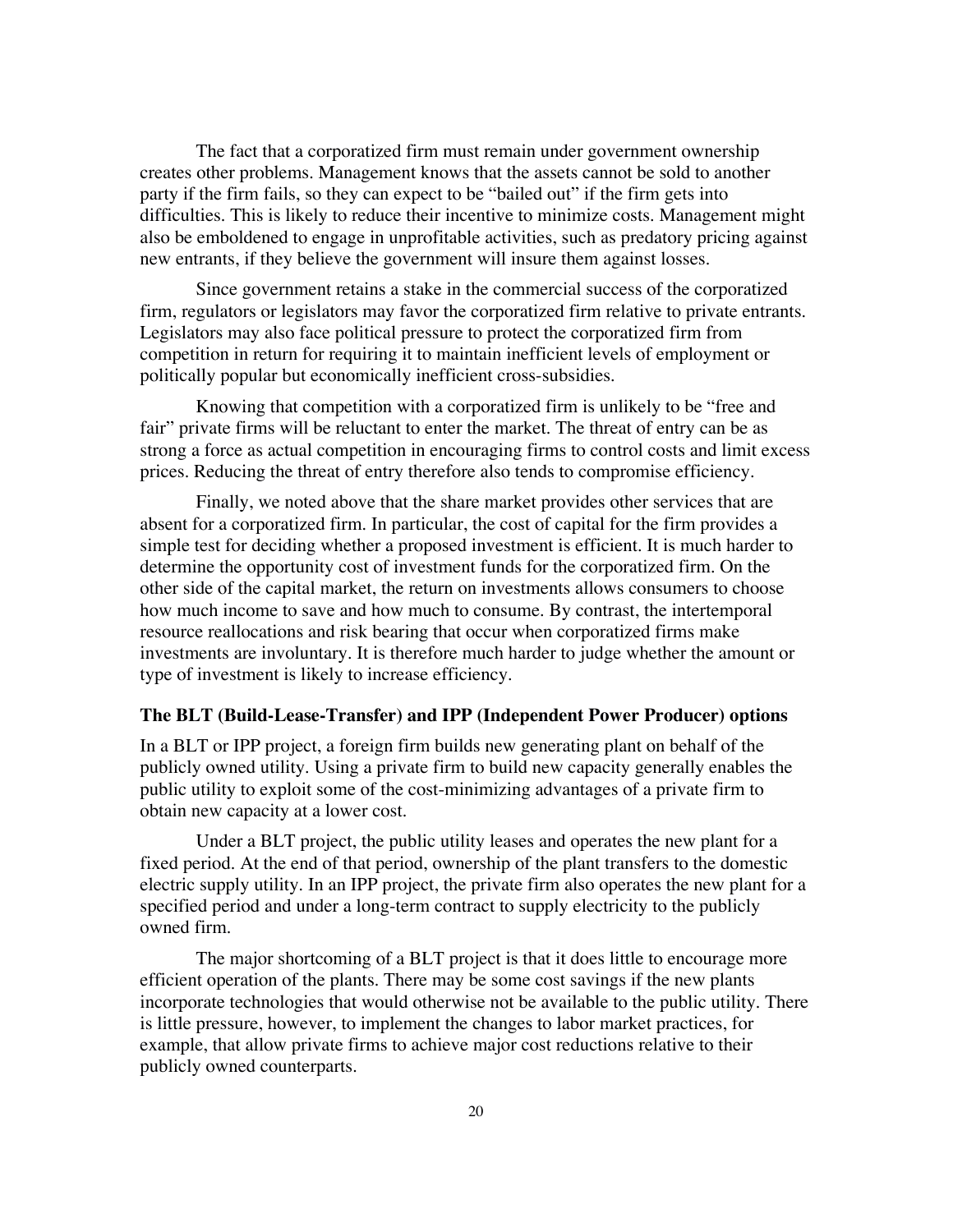In a typical IPP project, the long-term agreement between the public utility and the firm includes a take-or-pay contract for the interim period when the foreign firm owns the plant. Under this arrangement, the domestic utility agrees to pay for a minimal amount of electricity each year at a contracted price whether or not it actually takes delivery of the contracted amount. Foreign investors demand such agreements to limit their risk. Since the generating plant is immobile capital and the domestic utility is a monopsony buyer from the foreign-owned firm, the foreign firm is vulnerable to ex-post unilateral price reductions by the domestic utility. Since the long-term contract usually contains provisions for adjusting the price of power for changes in costs, the IPP owner has reduced incentives to control costs relative to a private firm selling into a competitive market.

In many developing countries, a shortage of government revenue is a major motivation for considering private involvement in electricity supply. Tax systems are often ineffective in such countries, and there are many potential uses for revenue. Population growth rates are high and education and public health services often are inadequate. Many elements of the physical infrastructure apart from electricity supply are in need of investment funds. Some of these, such as roads, ports and airports are much less amenable to private participation than is electricity generation. The governments in many developing countries also have high levels of debt so that interest payments consume a substantial fraction of tax revenues. If privatization is unacceptable, BLT or IPP projects may be the only feasible way of expanding electricity supply to cope with increased demand.

A BLT project in particular might be seen as simply another way for the domestic government to borrow funds. Ultimately, the domestic electric utility owns the investment just as it would if the government borrowed the funds on its own account and invested them in the new plant. If the domestic utility had borrowed abroad to make the investment, it would have used payments from consumers to cover the interest payments on the foreign debt. As it is, consumers will need to cover the lease payments to the foreign investor. The operation of the new plant is essentially the same whether the investment funds are raised before the project is built or covered by lease payments after construction has ended.

By contrast, an IPP project can amount to much more than an indirect method of borrowing abroad. Under an IPP scheme, the foreign firm directly uses payments for electricity to earn a return on its investment. While the foreign firm is managing the enterprise, it may be able to use different employment or other practices than the domestic firm and hence produce electricity at lower cost. The foreign investing firm also may have access to new technologies or management practices that may not be available to the domestic firm. In the case of Mexico, if the foreign firm is a US utility from one of the border states, there also may be some advantages from exploiting a greater ability to trade with the US subsidiary of the same firm.

The contracts under an IPP project nevertheless are likely to weaken the incentive of the foreign firm to control costs. In addition, a take-or-pay contract leaves the domestic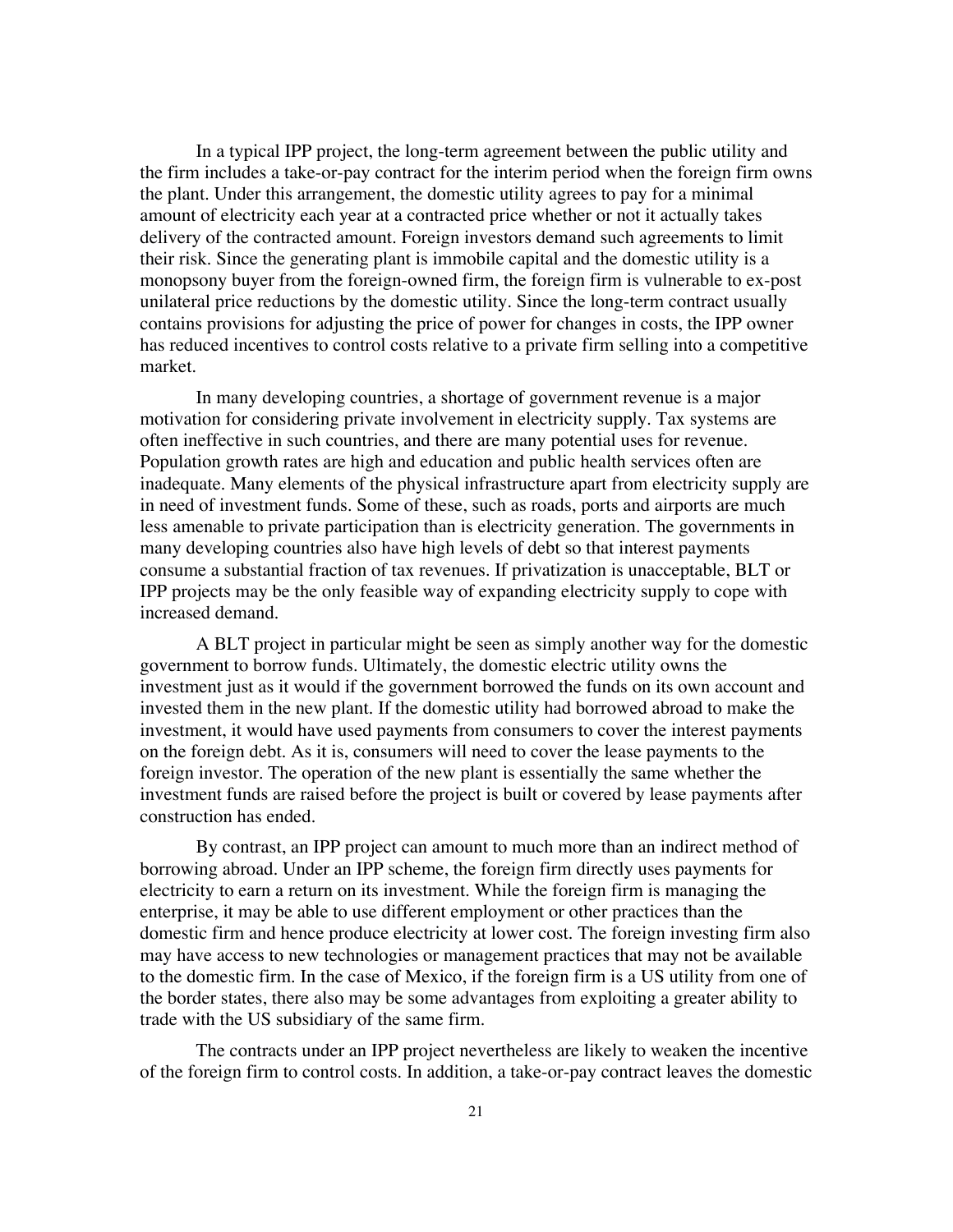utility bearing the risk that the forecast demand growth justifying the new plant may not in fact eventuate. This again is similar to the situation that would apply if the domestic utility had borrowed directly to finance the investment on its own account. Finally, the foreign firm depends on the domestic government maintaining its contractual commitments just as foreign lenders depend on the government not defaulting on its debt.

BLT and IPP schemes are a poor substitute for privatization, competition and market reform. Since the domestic public utility continues to assume the risks, such schemes do not take advantage of the risk sharing benefits of private capital markets. They also do not take advantage of the ability of markets to reveal information about the costs and benefits of electricity supply or the appropriate rate of return for investments. The franchise operator will also have very poor incentives toward the end of the franchise period. The firm will have an incentive to take actions that can raise current profits even if they lower the value of the physical plant transferred to the domestic utility by a higher amount in present value terms.

IPP schemes might appear to facilitate market reforms by introducing private producers into the domestic industry. In reality, however, they may hinder future progress toward reform. For example, Mission Energy operated a power station in the Australian state of Victoria at the time of the reform of that state's electricity supply industry. Before the government could place the Mission plant on an equal footing with the other government-owned plants, it had to engage in quite complicated negotiations to buy Mission out of its take-or-pay contract and assume ownership of the plant. The plant formerly operated by Mission was the last major generating station privatized in Victoria.

#### **The Mexican electricity market**

The companion paper (Hartley and Martinez-Chombo, 2002) presents a model of the Mexcian electricity supply system. As part of the analysis, we examine recent growth in the overall level of demand for electricity in Mexico as well as its geographical distribution. Given the relatively high population growth rates in Mexico, and its increasing per capita income, the anticipated growth in electricity demand in the coming decade is substantial. In addition, the regions of greatest growth in demand do not correspond to the regions where most of the demand currently is concentrated. The following table, based on the models of demand growth estimated in the companion paper, illustrates these points.

The demand forecasts in Table 1 imply that Mexico is going to need substantial investment in electricity supply infrastructure in the next decade. A relatively high population growth rate also implies, however, that Mexico also needs to make substantial investments in schools and health care. High economic growth rates and growing trade with the US and Canada also imply a substantial need to upgrade the transport infrastructure. Among all these competing investments, and given the right institutional framework, electricity generation is well suited to being undertaken by the private sector.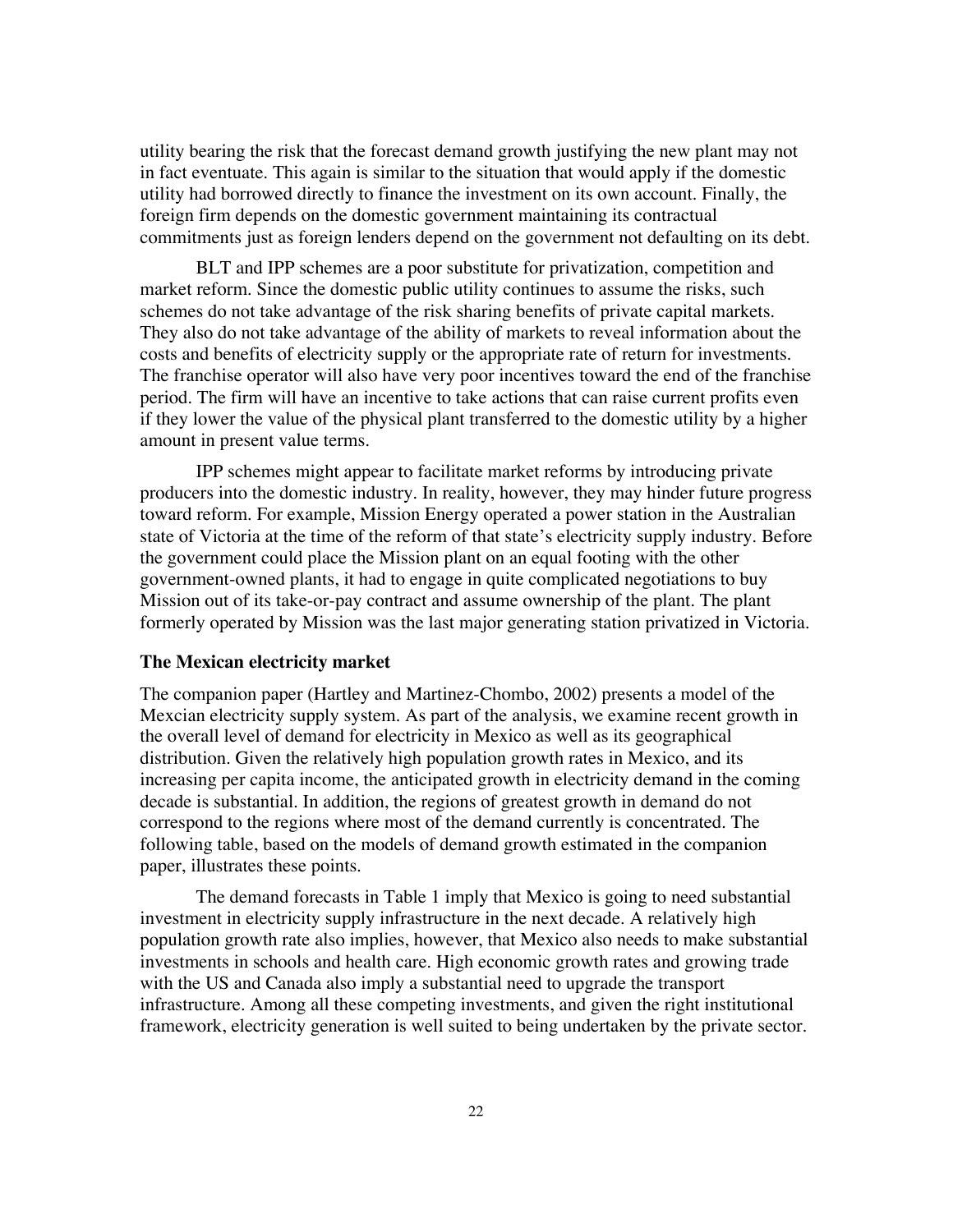It is expensive to raise tax revenues. The efficiency losses from taxation imply that it costs perhaps \$1.30 to raise every dollar of revenue.<sup>18</sup> Government ought to use these valuable tax revenues for activities that the private sector could not undertake very efficiently and for which the coercive power of the state is uniquely suited. Investing in electricity generating plant is not a very productive use of scarce tax revenue.

The companion paper shows that, even within the electricity sector, it may be more important to invest public funds in the transmission network than in generating plant. Indeed, as the map in Figure 3 shows, Mexico is planning substantial expansion of its transmission grid over the next five years.

| Region                | 1999    | 2010    | Annual                  |
|-----------------------|---------|---------|-------------------------|
|                       | GWh     | GWh     | compound<br>growth rate |
| Baja California<br>1  | 8,165   | 20,031  | 8.50%                   |
| Noroeste<br>2         | 10,331  | 19,335  | 5.86%                   |
| 3<br>Norte            | 11,458  | 22,153  | 6.18%                   |
| Golfo Norte<br>4      | 21,908  | 50,743  | 7.94%                   |
| 5<br>Golfo Centro     | 6,589   | 12,170  | 5.74%                   |
| Bajío<br>6            | 12,849  | 24,247  | 5.94%                   |
| Jalisco<br>7          | 8,454   | 15,506  | 5.67%                   |
| Centro Occidente<br>8 | 7,785   | 16,466  | 7.05%                   |
| Centro Oriente<br>9   | 6,429   | 12,601  | 6.31%                   |
| 10 Centro Sur         | 5,398   | 9,737   | 5.51%                   |
| 11 Oriente            | 9,128   | 13,684  | 3.75%                   |
| 12 Sureste            | 4,206   | 8,127   | 6.17%                   |
| 13 Peninsular         | 4,144   | 8,337   | 6.56%                   |
| 14 Luz y Fuerza       | 27,445  | 37,868  | 2.97%                   |
| Total                 | 144,285 | 271,005 | 5.90%                   |

Table 1: Power demand (principal sectors) by region and regional demand growth

As we argued above, the transmission network, together with its associated scheduling and control functions, is the essential monopoly facility in the electricity supply system and an appropriate focus for government intervention. If the government does not

<sup>&</sup>lt;sup>18</sup> Many studies have produced losses of 30% for each \$1 of revenue raised for developed economies. It is hard to believe the figures are any lower for countries such as Mexico.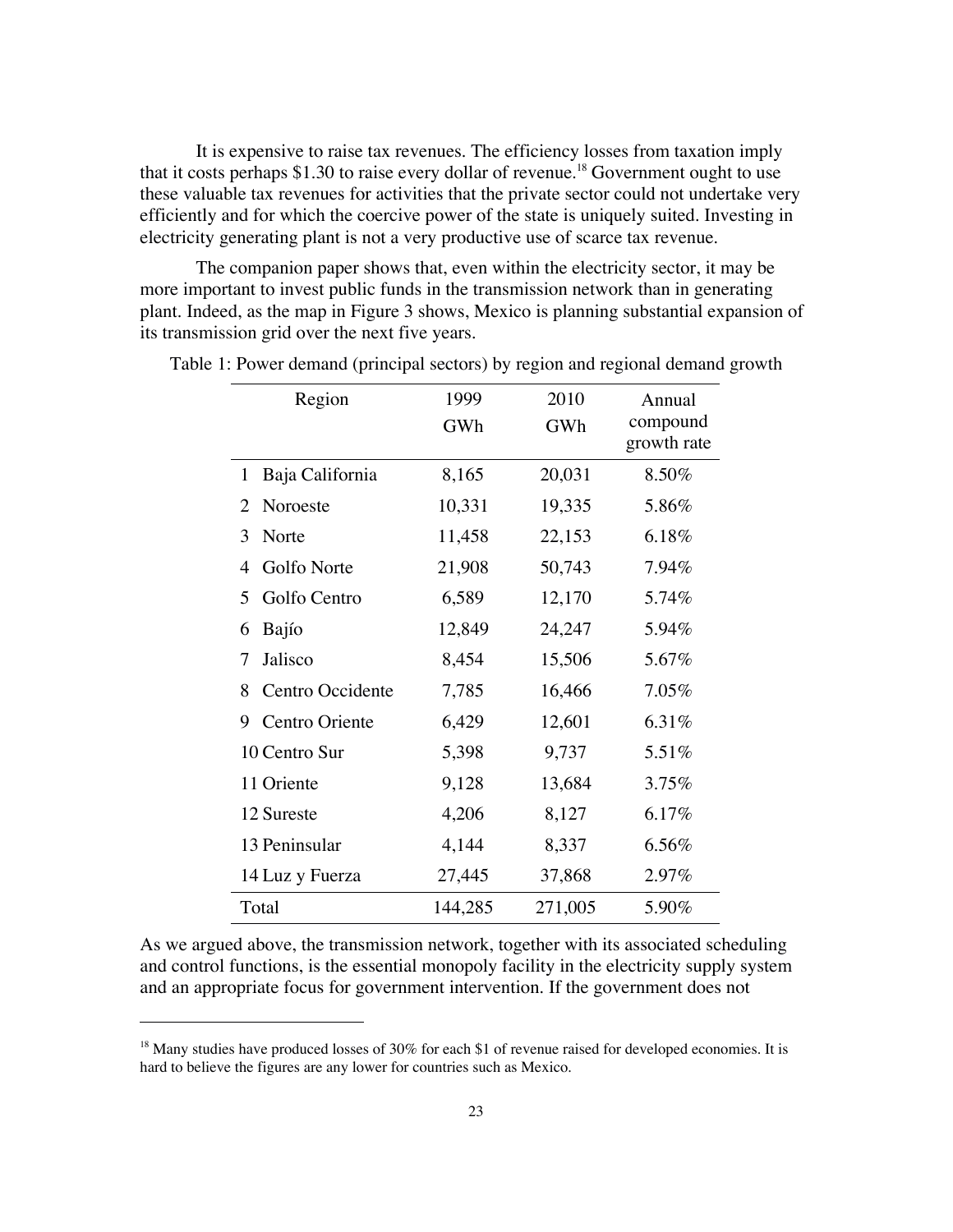continue to own and operate the transmission network, it needs at the least to place the network under strong regulatory control. More than protection of consumers against monopoly abuse is at stake. Private investors will be unwilling to invest in new generating capacity, or will require very high rates of return to compensate for the high risks, if they do not perceive the wholesale market to be free and openly competitive.



Figure 3: Planned transmission network for 2004

A problem that some countries have encountered when reforming their electricity industry is that even though they ensure the market as a whole has many producers, weak transmission links isolate some parts of the network from the rest of the system. Within these areas, local generators can exercise monopoly power, particularly when demand is high and the transmission links are operating at their full capacities.

The companion paper demonstrates that some regions in Mexico do become isolated from the rest of the system at times of high demand. The increased linkages between regions that will result from the planned expansion of the high voltage network would greatly reduce this problem. For example, the proposed links between regions 9 and 10 and regions 14 and 15 would greatly expand the competitive possibilities in the critical central areas of the country. The augmentation of the link between regions 17 and 18 would also greatly increase the potential degree of competition in the same general area. For this reason, if for no other, a reform of the Mexican electricity supply system might be more effective if it were delayed until the strengthening of the transmission network assures potential participants that the resulting market will be competitive.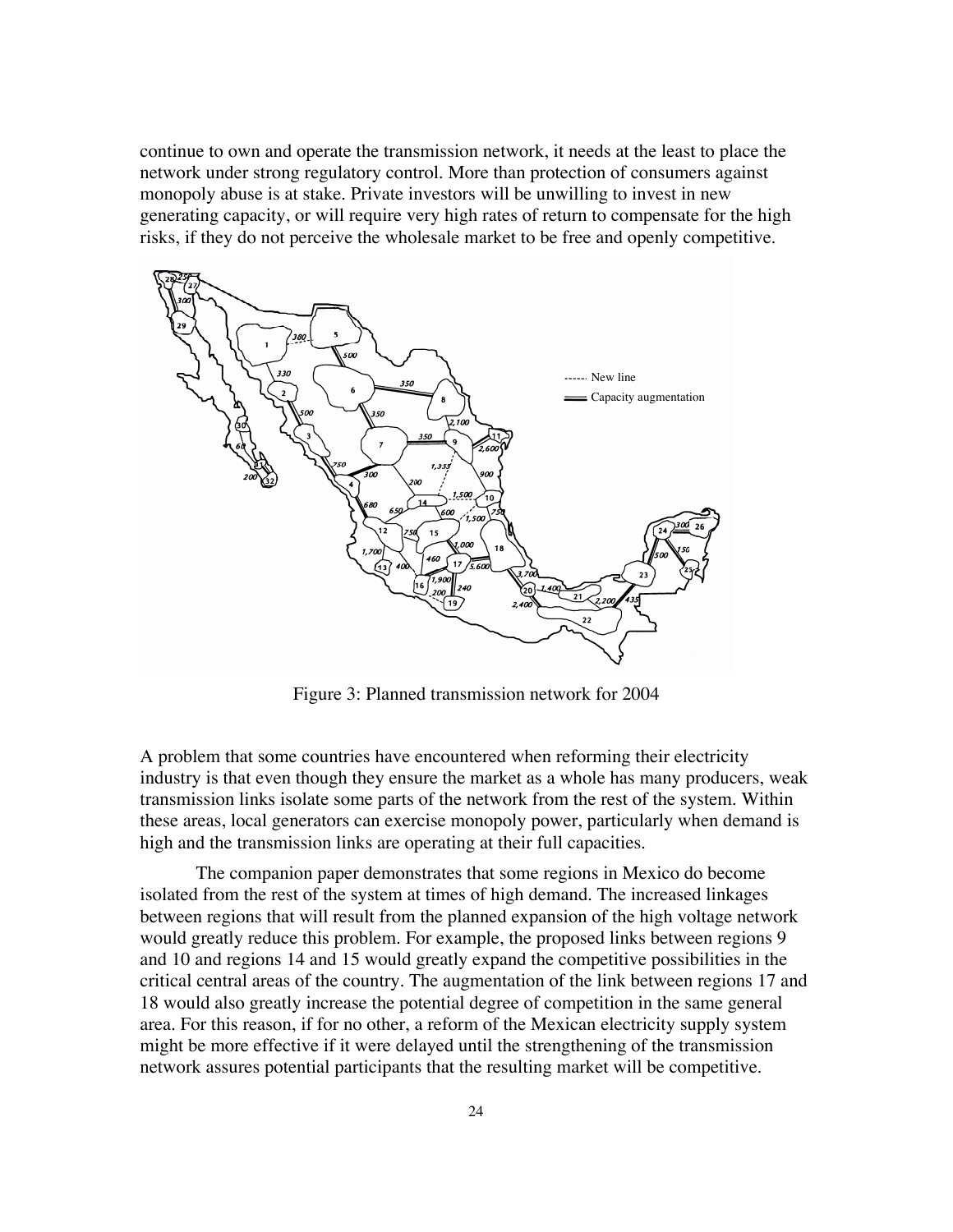It is better to take time to design an effective reform process than to proceed in haste and make potentially serious mistakes. For example, it would be a serious mistake to introduce a wholesale market in Mexico while leaving CFE in tact as a virtual monopoly owner of current generating capacity. It is essential to ensure generation is competitive before introducing market determination of prices.

Hartley and Martinez-Chombo and (2002) also examine the relationship between electricity prices and the marginal costs of electricity supply in Mexico. The paper shows how costs vary substantially by geographical location and the total load on the system. Current prices for electricity in Mexico do not correspond very closely to these costs.

Mexico has separate tariff schedules for residential, industrial, agricultural and public service customers even though costs do not directly depend on the purpose for which electricity is used. The costs of supplying electricity do vary by the voltage level at which electricity is supplied, and large industrial customers often connect directly to the high voltage transmission grid. The benefit of signaling this cost difference to industrial customers is one reason for having a separate industrial tariff. If other customers can alter the voltage level at which they take supply, however, it would be more appropriate to relate tariffs directly to the voltage level rather than the category to which the customer belongs.

 Since the load on the system varies over time, marginal costs also vary over time. Efficient prices would reflect these cost differences. Residential tariffs vary seasonally and by the volume of consumption, but do not reflect costs very closely. Commercial tariffs have no seasonal or temporal variation at all. The industrial tariff is the most variable, with differing rates depending on voltage and service continuity. There is also some regional and temporal variation in the industrial tariff, but it again does not closely reflect costs.

Since the load pattern of different types of customers varies, some variation by customer type might be justified in the absence of prices varying by time of day. Unless the variation by customer type explicitly relates to the costs the customer imposes on the system, however, it would not give individual customers an incentive to modify their demand. At best, modifying tariffs by customer type would alter the mix of customers, and hence the load pattern, at different locations. This could reduce costs by producing a more uniform load curve over time or across locations. More commonly, however, the different tariffs for different categories of customers relate more closely to the inelasticity of demand. The evidence is thus more consistent with the hypothesis that price differentiation by customer type results from the exercise of monopoly power than an attempt by CFE, or the Mexican government, to increase efficiency of resource use.

### **Conclusion**

New technology has created a unique opportunity in the electricity industry. For most of its existence, the industry has created somewhat of a dilemma for public policy. The industry was organized either as a government owned monopoly or as a heavily regulated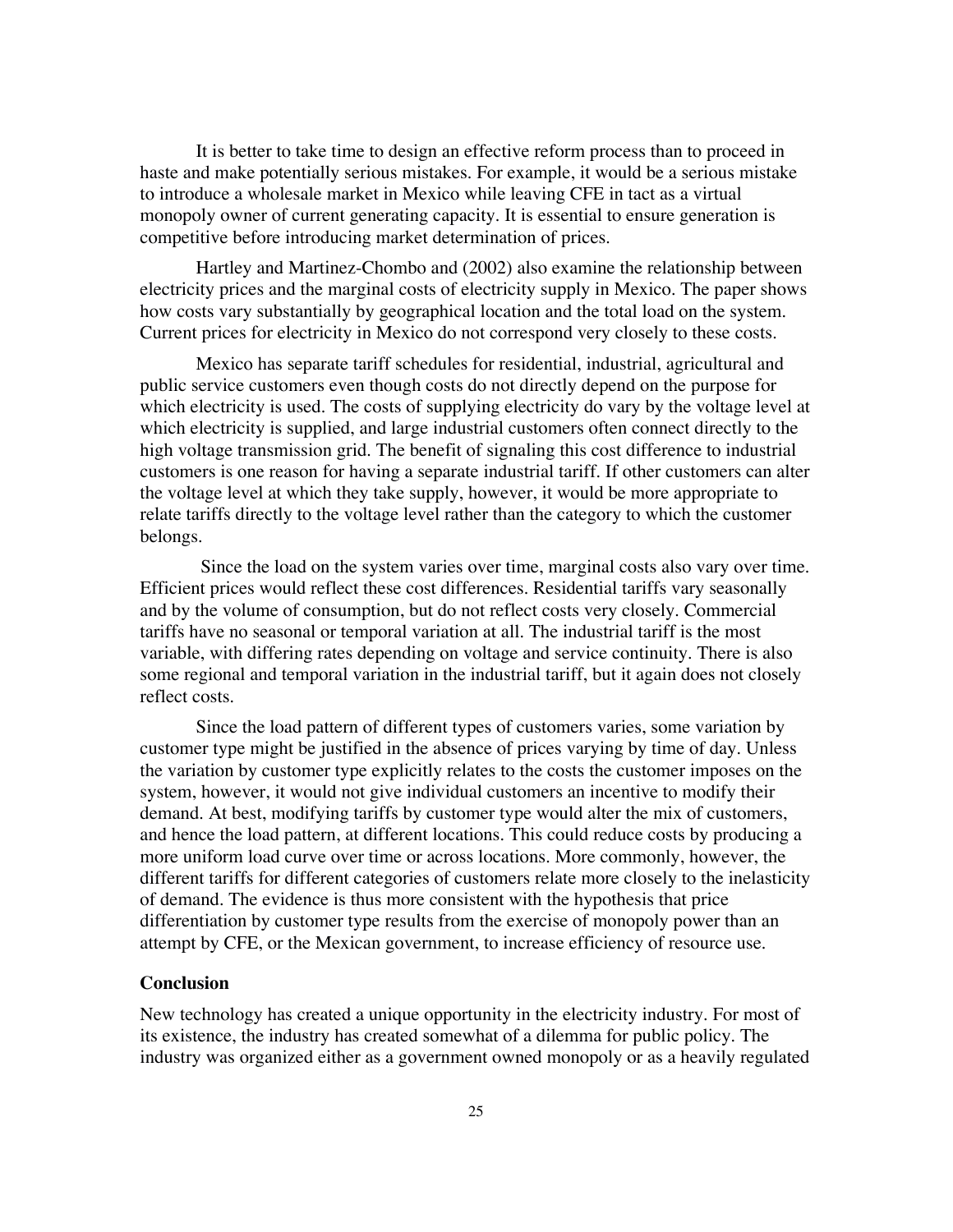private monopoly. Both situations involved considerable compromise with the ideal outcome. Under both models, the monopoly supplier was vertically integrated.

In the new paradigm, separate firms supply generation, transmission and distribution services. Generation can be run as a competitive private industry not unlike many other manufacturing industries. The new technology, particularly in the area of data processing, allows a wholesale electricity market to be established, yielding the usual benefits of markets including better revelation of information about costs and benefits and better incentives to use resources efficiently.

Countries such as Mexico that had previously used publicly owned firms to supply electricity are in a better situation to exploit the new opportunity than are countries with regulated private monopolies. In the former case, the government can split the existing firms into the separate generation, transmission and distribution operations and privatize the generating assets so as to maximize the degree of competition in the new wholesale electricity market. By contrast, countries that already have vertically integrated private monopolies have fewer degrees of freedom. The government has to coax the existing private firms into selling off their transmission and distribution assets and most of their generation capacity before the new wholesale market can work efficiently. One of the costs of the "quick fix" BLT and IPP schemes is that they move the existing arrangement away from the publicly owned monopoly that is relatively easy to reform and toward the more complicated situation where the government has to buy private parties out of existing contractual arrangements.

In countries that have privatized their electricity supply industry to produce a competitive wholesale market, large cost reductions have produced some of the largest gains from reform. The elimination of excess employment has in turn constituted the major component of the cost reductions. Therein lies a political problem. Unions representing employees in the publicly owned firm are among the strongest opponents of privatization of electricity generation. If privatization is impossible because it is unacceptable to the unions, however, then the inescapable conclusion is that the major potential gains of reform are unobtainable.

Some countries have introduced a wholesale electricity market without first producing a competitive generation industry. Markets send very clear signals about costs and benefits and provide strong incentives to modify behavior. An uncompetitive market structure, however, produces distorted signals that provide strong incentives to do the wrong thing. Privatization and strong competition among generators are essential to reaping the maximum gains from reform. IPP schemes and corporatization are poor substitutes for a genuine market with maximum competition among privately owned generating firms.